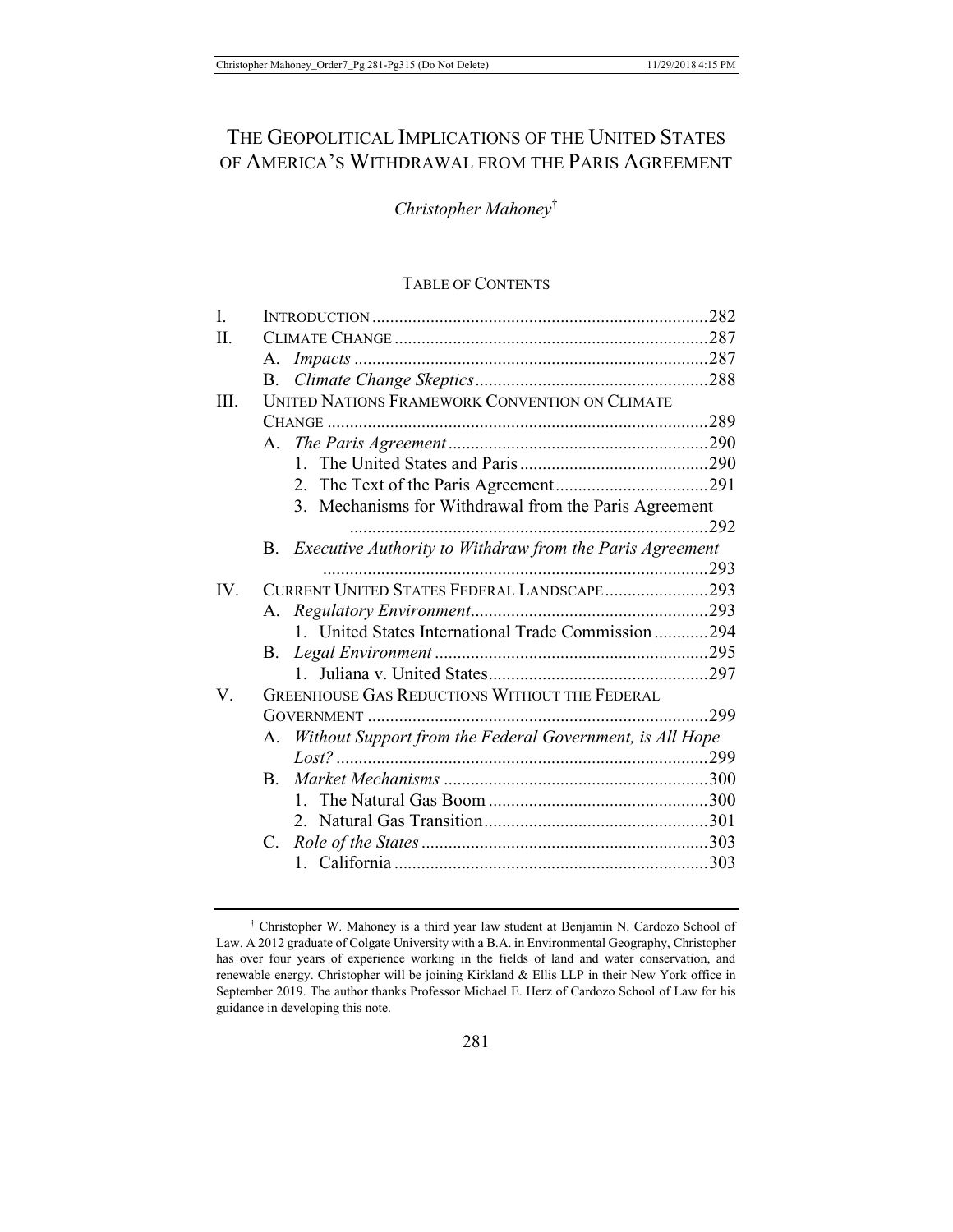| 1. How Did China Bypass the United States? 309              |  |
|-------------------------------------------------------------|--|
|                                                             |  |
| B. Spoils of Renewable Energy Leadership and the Sector 313 |  |
| VII. COUNTERING CHINA'S GLOBAL INFLUENCE 314                |  |
|                                                             |  |
|                                                             |  |

#### I. INTRODUCTION

Since the dawn of the industrial revolution, humans have been significantly contributing to Earth's carbon dioxide budget. Primitive methods of deforestation and agriculture have rapidly transformed into a society dependent upon the burning of fossil fuels, such as coal, oil and gas, for every activity.<sup>1</sup> Anthropogenic<sup>2</sup> greenhouse gas emissions, since the preindustrial era, have driven large increases in the atmospheric concentrations of carbon dioxide, methane and nitrous oxide.<sup>3</sup> As a result of human advancement, carbon dioxide levels are higher than at any point in the past 800,000 years.4 Carbon dioxide is a greenhouse gas (GHG), in our atmosphere, which traps heat and contributes to the Earth's average surface temperature, a mechanism known as the greenhouse effect.<sup>5</sup> Scientific data, acquired from ice cores, and dating back over 800 millennia, reveal a tight correlation between increases in temperature and greenhouse gases.<sup>6</sup>

From 1990 to 2012, the United States of America (U.S.) was responsible for about 18 percent of the cumulative global total of greenhouse

<sup>1</sup> Ben Henley, *Thee three-minute story of 800,000 years of climate change wit ha sting in the tail*, THE CONVERSATION (June 12, 2017, 3:57 PM), https://theconversation.com/the-three-minutestory-of-800-0 00-years-of-climate-change-with-a-sting-in-the-tail-73368.

<sup>2</sup> Oxford, *Anthropogenic*, https://en.oxforddictionaries.com/definition/anthropogenic (last visited Nov. 11, 2017) ("chiefly of environmental pollution and pollutants originating in human activity").

<sup>3</sup> *Climate Change 2014 Synthesis Report Summary for Policymakers*, 1, 4 (2014), https://www.ipcc.ch/pdf/assessment-report/ar5/syr/AR5\_SYR\_FINAL\_SPM.pdf.

<sup>4</sup> Rebecca Lindsey, *Climate Change: Atmospheric Carbon Dioxide*, NOAA (Aug. 30, 2009).

<sup>5</sup> Henley, *supra* note 1; GLOBAL CLIMATE CHANGE AND U.S. LAW 8 (Jody Freeman & Michael B. Gerrard eds., 2d ed. 2014) (the greenhouse gas effect happens when solar radiation is trapped due to GHGs in the atmosphere. These gases absorb and reradiate some of the heath that otherwise would escape. Thus, the more GHGs in the atmosphere, the more warming).

<sup>6</sup> *Id*.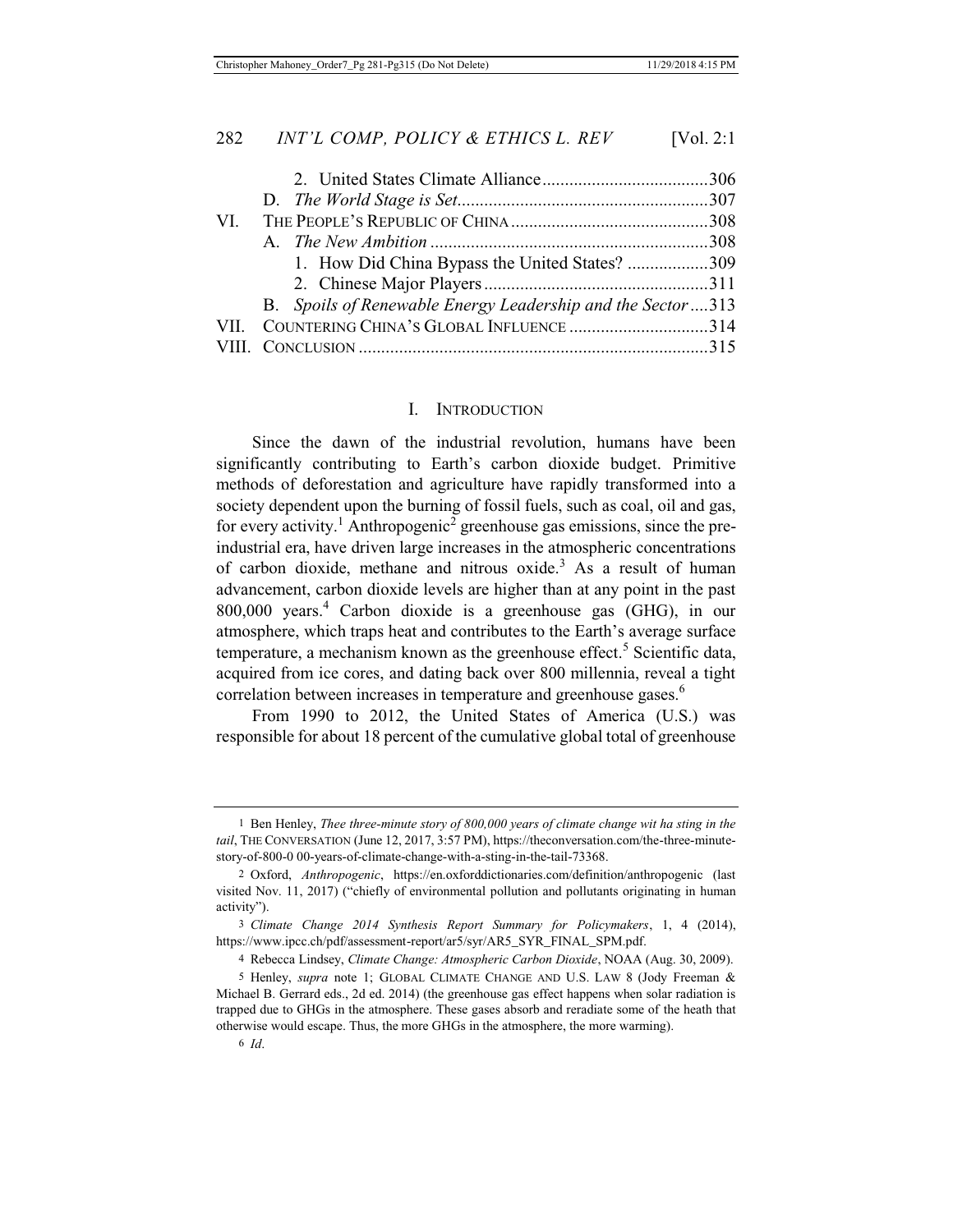## 2018] *THE GEOPOLITICAL IMPLICATIONS* 283

gas emissions.<sup>7</sup> Currently, the U.S. is the world's second largest emitter of carbon dioxide, only behind China.<sup>8</sup> Within the U.S., the electricity, transportation and industry sectors account for 77 percent of carbon dioxide emissions.<sup>9</sup> Additionally, about 79 percent of U.S. GHG emissions come from burning fossil fuels.<sup>10</sup> Global climate change<sup>11</sup> caused by the emission of GHGs, the most common of which is carbon dioxide, is the most significant global issue facing the word today.<sup>12</sup>

In December 2015, the  $21<sup>st</sup>$  Conference of Parties (COP)<sup>13</sup> met in Paris, France to finalize the Paris Agreement (the "Agreement"). Since the United Nations Framework Convention on Climate Change (UNFCCC) came into force, the COP has met annually to review the implementation of legal instruments, and make decisions to promote institutional and administrative agreements.<sup>14</sup> "The [Paris A]greement set...out a global action plan to put the world on track to avoid dangerous climate change by limiting global warming to well below 2 [degrees Celsius  $(C)$ ]."<sup>15</sup> Through the use of national determined contributions (NDC), the governments of the world agreed upon the need for global emissions to peak as soon as possible, and to undertake rapid emissions reductions using the best available

9 U.S. Envtl. Prot. Agency*, Fast Facts*, EPA 1, 1 (Apr. 2017), https://www.epa.gov/sites/production/files/2018-01/documents/fastfacts\_20170817-508\_1.pdf (major sources of carbon dioxide pollution include, power plants, manufacturing facilities, mining operations, and petroleum-powered vehicles; electricity accounts for 29%; transportation is 27% and; industry is 21%).

10 GLOBAL CLIMATE CHANGE AND U.S. LAW, *supra* note 5, at 4.

11 Phebe Asantewaa Owusu & Samuel Asumadu-Sarkodie, *A review of renewable energy sources, sustainability issues and climate change mitigation*, COGENT ENG'G 1, 5 (Apr. 2016), https://www.cogentoa.com/article/10.1080/23311916.2016.1167990.pdf ("The United Nations Framework Convention on Climate Change defines climate change as being attributed directly or indirectly to human activates that alters the composition of the global atmosphere and which in turn exhibits variability in natural climate observed over comparable time periods.").

12 T. Jayaraman, *The Paris Agreement on Climate Change: Background, Analysis, and Implications*, 5 REV. OF AGRARIAN STUD. 42, 43 (2015).

13 United Nations Framework Convention on Climate Change, *Conference of the Parties*, UNFCC (2014), http://unfccc.int/bodies/body/6383.php ("The [Conference of the Parties] is the supreme decision-making body of the [United Nations Framework Convention on Climate Change.]").

14 United Nations Framework Convention on Climate Change, *Bodies*, UNFCC (2014), http://unfccc.int/bodies/items/6241.php.

15 European Commission, *Climate Action*, EUR. COMM'N (Oct. 11, 2017), https://ec.europa.eu/clima/policies/international/negotiations/paris\_en.

<sup>7</sup> Natural Resources Defense Council, *The Road From Paris: The United States Progress Towards Its Climate Pledge*, 1, 1 (Nov. 2016), https://www.nrdc.org/sites/default/files/parisclimate-conference-US-IB.pdf.

<sup>8</sup> Chan et al., *The Trump Effect: Tracking the impact of the president's policies*, THOMPSON REUTERS (2017), http://fingfx.thomsonreuters.com/gfx/rngs/TRUMP-EFFECT-ENERGY/010051272EC/index.html#Stories.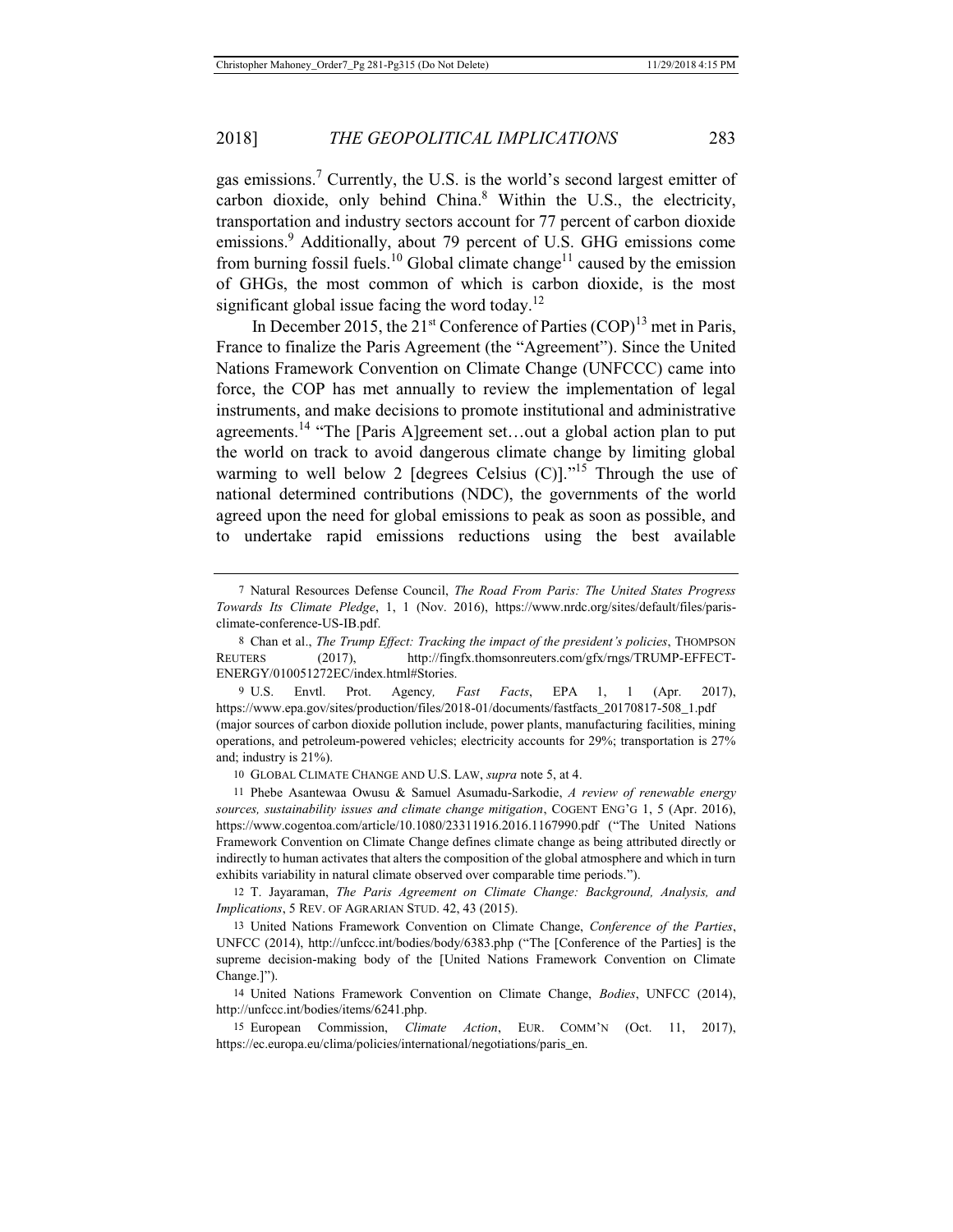technology.16 Furthermore, it was agreed that the Parties would help to improve societies' resiliency, and provide enhanced support to developing countries.17 Finally, the Parties agreed to rework emissions targets every five years, as science required, and increase transparency by reporting to the public, and other Parties, on implementation and progress.<sup>18</sup> However, while the Intergovernmental Panel on Climate Change has not yet completed their assessment of the feasibility of the international goal to limit warming to 1.5 degrees  $C<sub>1</sub><sup>19</sup>$  other institutions have determined that even if every country, including the United States, hit their NDCs, the emissions reductions would not be enough to reach the long-term temperature goals.<sup>20</sup> In fact, current pledges put the world on track towards a potential warming of 2.7 degrees  $C<sup>21</sup>$ 

International and domestic initiatives on anthropogenic climate change are inherently difficult due to the characteristics of greenhouse gases.<sup>22</sup> For example, carbon dioxide is a stock pollutant.<sup>23</sup> As a result, once it is released into the atmosphere it disperses globally. Therefore, carbon dioxide released in Beijing, China has the same effect globally as that of equal quantity released in New York, New York. Thus, climate change is not only global problem, but a geopolitical one, as well. $^{24}$  Climate change is a geopolitical problem for three primary reasons. First, every country emits greenhouse gases, which disperse evenly through the atmosphere; as a result, every country will feel the impacts of climate change to some degree.<sup>25</sup> However, climate change is not spatially uniform as countries both emit different quantities of GHGs and will feel different effects of climate change.<sup>26</sup> Secondly, the efforts to remedy climate change are global as almost every country is Party to the UNFCCC. Finally, climate change is without

<sup>16</sup> *Id.*

<sup>17</sup> *Id.*

<sup>18</sup> *Id.*

<sup>19</sup> *See* Intergovernmental Panel on Climate Change, *Media reports on draft IPCC Special Report on Global Warming of 1.5°C*, IPCC (June 14, 2018), https://www.ipcc.ch/news\_and\_events/st\_sr15\_fgd.shtml.

<sup>20</sup> Michiel Schaeffer et al., *Feasibility of limiting warming to below 1.5°C*, CLIMATE ANALYTICS (Nov. 30, 2015), http://climateanalytics.org/briefings/feasibility-of-limiting-warmingto-below-1-5c.html.

<sup>21</sup> *Id.*

<sup>22</sup> *See id*. at 9.

<sup>23</sup> *Id.*

<sup>24</sup> Jon Barnett, *The Geopolitics of Climate Change*, GEOGRAPHY COMPASS 1361, 1361-1375 (2007).

<sup>25</sup> *Id.*

<sup>26</sup> *Id.*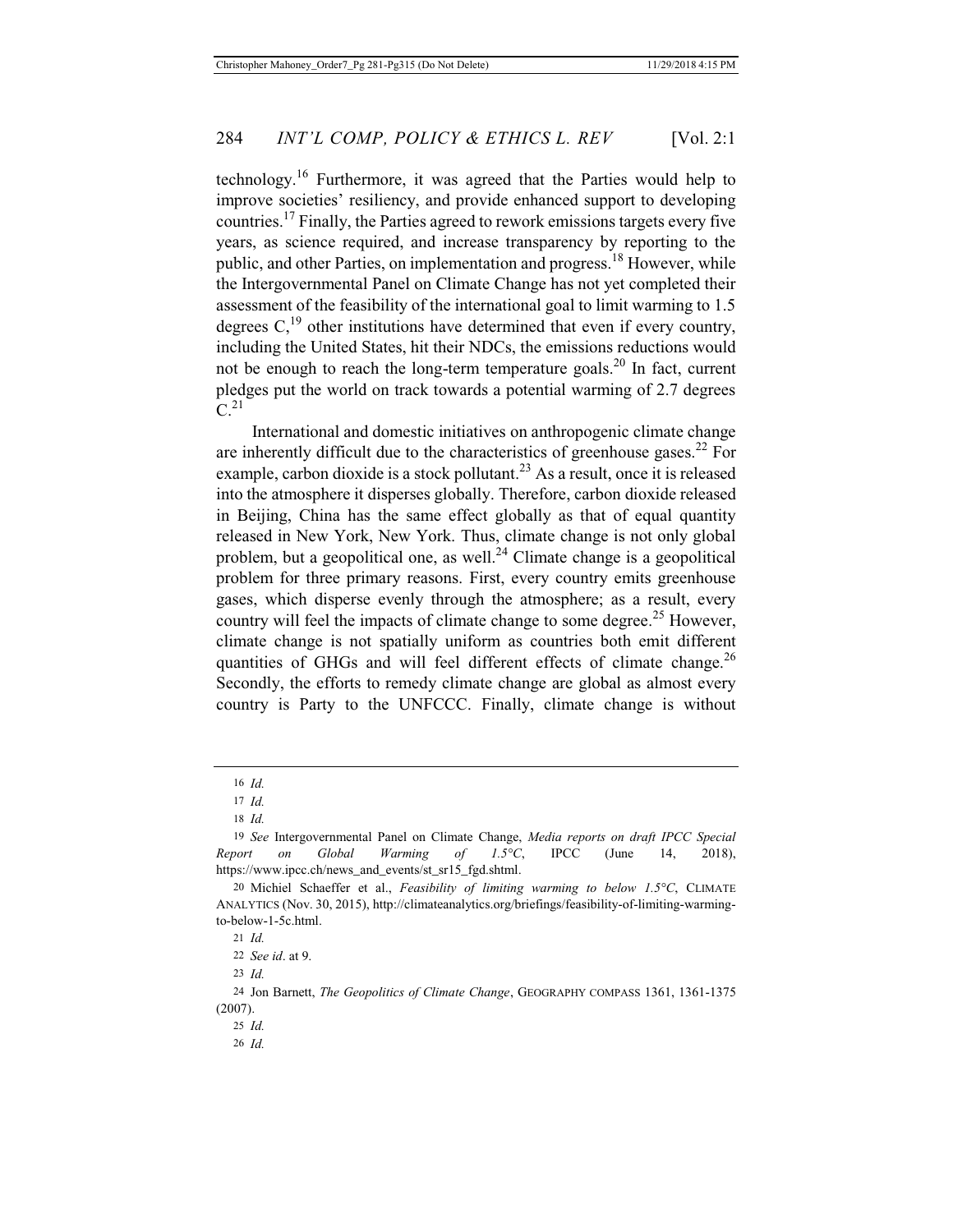borders.27 Climate change is an issue for governments, political groups, nongovernmental organizations, the private sector and communities worldwide, as each actor emits greenhouse gases, and must deal with the potential future impacts.<sup>28</sup> Thus, climate change has spatial politics.<sup>29</sup> This has led countries, and groups to jockey for influence on the global stage, further exacerbating geopolitical tensions.30

Historically, geopolitical $31$  competitions have focused on finite resources, transportation lines, territorial boundaries and access to marine environments.<sup>32</sup> However, as the politicization of climate change has intensified, climate change has begun to be used as a new geopolitical tool.<sup>33</sup> Climate change is driving shifts in the geopolitical environment.<sup>34</sup> This concept was theorized in a 2010 U.S. Department of Defense Quadrennial Defense Review Report, which concluded "climate change could have significant geopolitical impacts around the world."<sup>35</sup> Thus, just as the U.S. and China have long competed for fossil fuel sources, these two world powers are now competing to incorporate new energy sources into their respective energy mixes.<sup>36</sup> While China is still categorized as a developing country under the UNFCCC, from 2000-2010, it passed the U.S. as both the worlds largest energy consumer and investor in renewables.<sup>37</sup> The effects of energy use by China and the United States are far reaching, impacting the world's markets, economies, environment, public health, and interstate relations.38 However, to date, the level of international cooperation on addressing energy issues has been nonexistent.<sup>39</sup> Furthermore, China has not

30 *Id.*

33 *Id.*

34 *Id.*

<sup>27</sup> *Id.*

<sup>28</sup> *Id.*

<sup>29</sup> *Id.* (spatial politics is the identification of political differences and actions across a particular space).

<sup>31</sup> Oxford, *Geopolitical*, https://en.oxforddictionaries.com/definition/geopolitical (last updated Nov. 11, 2017) ("Relating to politics, especially international relations, as influenced by geographical factors.").

<sup>32</sup> Chufu Mou et al., *Assessment of Geopolitical Influence Based on Climate Change*, 7 J. GEOGRAPHY & NAT. DISASTERS 1, 1-6 (2017).

<sup>35</sup> U.S. DEP'T OF DEFENSE, QUADRENNIAL DEFENSIVE REVIEW REPORT 85 (Feb. 2010).

<sup>36</sup> Brye Butler Steeves & Helton Ricardo Ouriques, *Energy Security: China and the United States and the Divergence in Renewable Energy*, SCIELO (May/Aug. 2016), http://www.scielo.br/scielo.php?script=sci\_arttext&pid=S0102- 85292016000200643&lng=en&nrm=iso&tlng=en.

<sup>37</sup> *Id.*

<sup>38</sup> *Id.*

<sup>39</sup> *See id.*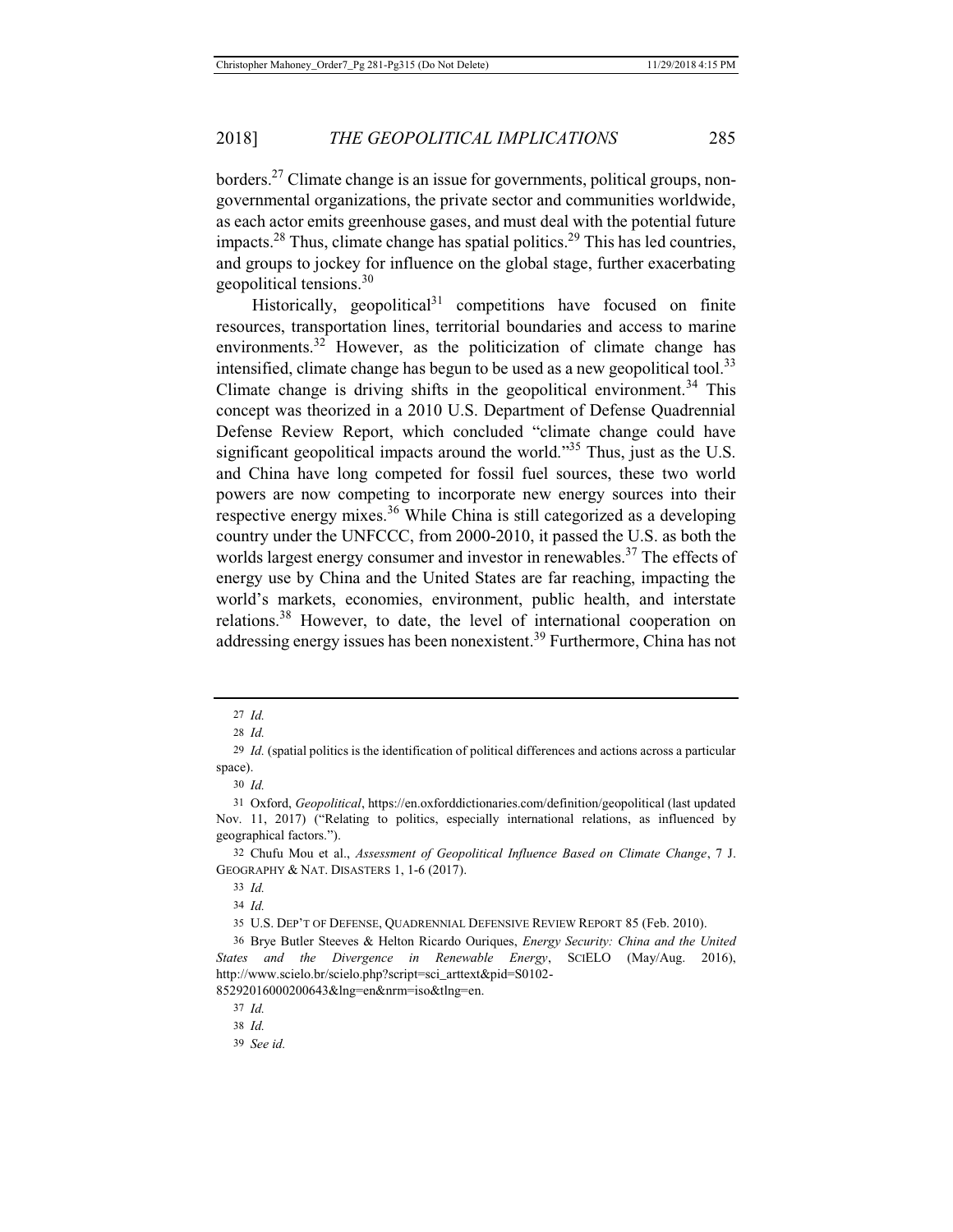On June 1<sup>st</sup>, 2017, President Donald J. Trump formally announced that the United States of America was withdrawing from the Paris Agreement. The Administration's withdrawal of the United States from the Agreement has left the United States on shaky grounds internationally.<sup>42</sup> After the announcement, Germany, France and Italy offered a joint declaration opposing the move by the United States, while countries such as, China and India reaffirmed their commitment to the Paris Agreement.<sup>43</sup> Given the uncertainty surrounding the United States' global role fighting climate change, there has been discussion about what the most significant consequence will be. This writing will argue that the most detrimental impact of the Trump Administration's withdrawal of the United States from the Paris Agreement will not be environmental, but rather geopolitical, as China will assume the leadership vacuum in the global transition to clean renewable energy.

President Trump's withdrawal from the Paris Agreement leaves a minimum four-year window in which the United States federal government will not be supporting domestic and international institutions in the global climate change fight. As a result, non-federal U.S. actors such as states, cities, regional climate initiatives, and corporations will have to double their efforts to engage the international community, work domestically to promote clean energy technology and legislation, while simultaneously keep a pathway open for the U.S. to formally re-enter the process at a future date. Finally, in order to live up to the United States' proclaimed status as economic and technological leaders, and challenge China on the global stage, the U.S. private sector must continue to be an innovation leader, and pioneer of technologies, in the fields of electricity storage and transportation.

Part II of this writing reviews the potential impacts of climate change and addresses the viewpoint of climate skeptics. Part III provides background information on the United Nations Framework Convention on Climate Change and tracks the brief involvement of the United States within the Paris Agreement. Further, part III dives into the language of the Paris

<sup>40</sup> *Id.*

<sup>41</sup> Chufu Mou et al., *supra* note 32.

<sup>42</sup> *See* Daniel Boffey et al., *EU to by pass Trump administration after Paris climate agreement pullout*, THE GUARDIAN (June 2, 2017, 8:08 EDT), https://www.theguardian.com/environment/2017/jun/02/european-leaders-vow-to-keep-fightingglobal-warming-despite-us-withdrawal.

<sup>43</sup> *Id.*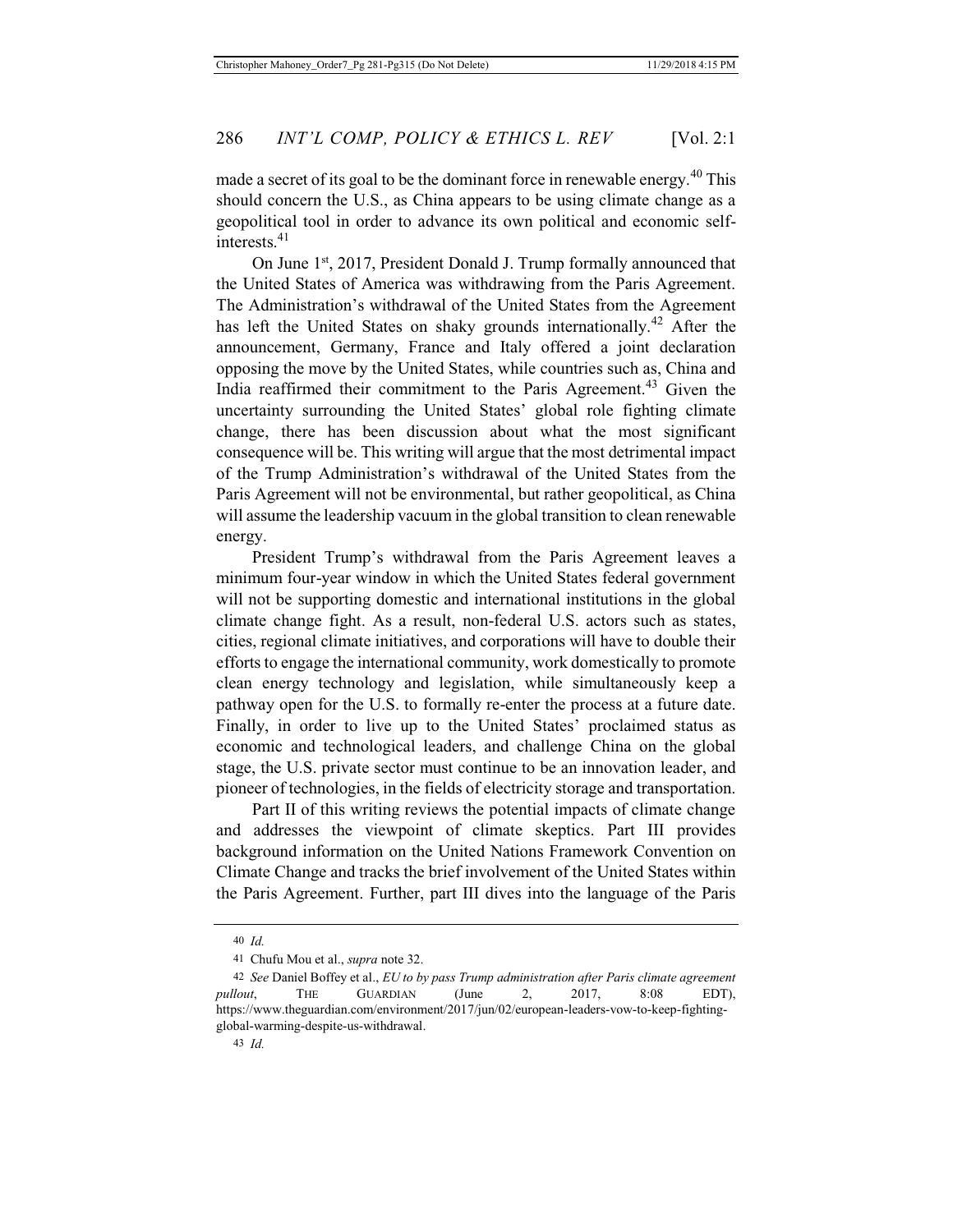Agreement that drives the transfer of technology and funding between parties. Part IV offers a general overview of the current regulatory and legal landscape of the Trump Administration with and eye towards how the administration may be promoting anti-climate change actions. Part V evaluates how effective non-federal actors have been at combating climate change, how the United States has continued to reduce emission without the help of the federal government, and how the lack of federal leadership has created a situation ripe for a global transition. Part VI addresses how and why China positioned themselves as leaders in the global renewable energy transition. The writing concludes in Part VII, with some suggestions about how the United States could challenge the global rise of China.

#### II. CLIMATE CHANGE

#### *A. Impacts*

Long-term temperature observations have been among the most consistent evidence of a warming Earth.<sup>44</sup> Between 1901 and 2016, global annual average surface temperatures increased by nearly 2 degrees Fahrenheit  $(F)$ .<sup>45</sup> Temperature affects all aspects of human society including, food production, energy, health, environmental resources, and infrastructure.<sup>46</sup> Earth is currently in a period that is the hottest in the history of modern society, and human activities are the primary cause of the current trends in climate.<sup>47</sup>

As more carbon dioxide is deposited into the atmosphere, anthropogenic climate change will have detrimental impacts worldwide.<sup>48</sup> A few of these impacts include, changes in freshwater and precipitation patterns, stronger storms,<sup>49</sup> increased flooding and sea level rise, loss of ecosystem services, and changes in crop yields and human health.<sup>50</sup> For

<sup>44</sup> D.J. Wuebbles et al., *Climate Science Special Report,* U.S. GLOB. CHANGE RES. PROGRAM 1, 13 (June 2017), https://science2017.globalchange.gov/downloads/CSSR2017\_FullReport.pdf.

<sup>45</sup> *Id.*

<sup>46</sup> *Id.*

<sup>47</sup> D.J. Wuebbles et al., *supra* note 44, at 33.

<sup>48</sup> *See* Philip J. Landrigan et al., *The Lancet Commission on pollution and health*, THE LANCET (Oct. 19, 2017), http://www.thelancet.com/journals/lancet/article/PIIS0140-6736(17)32345- 0/fulltext.

<sup>49</sup> Geert Jan van Oldenborgh et al., *Attribution of extreme rainfall from Hurricane Harvey, August 2017*, 13 ENVIRON. RES. LETT. 1, 10 (2018) ("we have strong evidence that global warming over the last century, primarily caused by anthropogenic greenhouse gas emissions, has increased the intensity of [Hurricane Harvey].").

<sup>50</sup> National Aeronautic & Space Administration, *The consequences of climate change*, NASA (Jan. 11, 2018), https://climate.nasa.gov/effects/.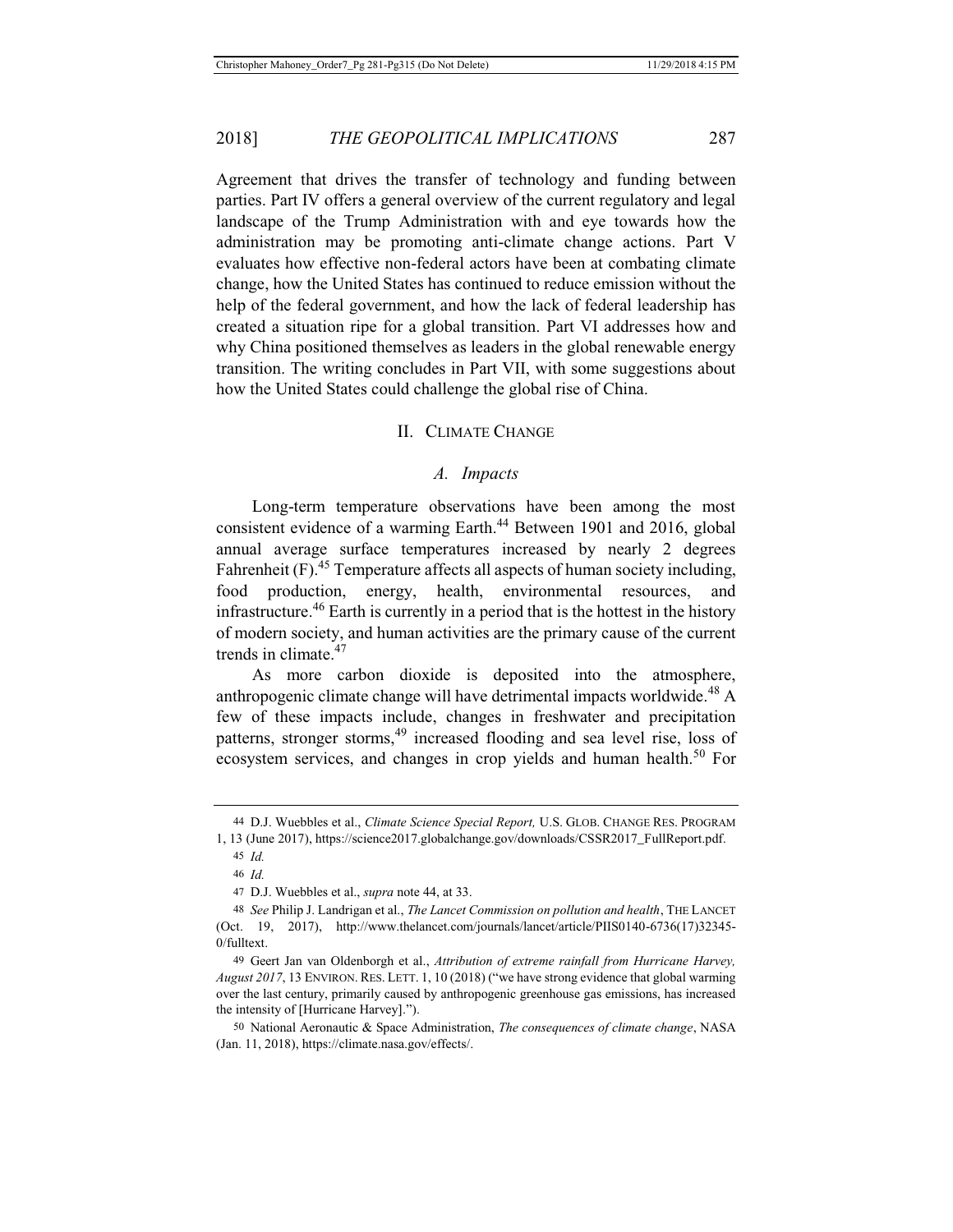example, "Diseases caused by [environmental] pollution were responsible for an estimated 9 million premature deaths in 2015…16 [percent] of all deaths worldwide."51 As a result, pollution-related diseases account for nearly two percent of total annual health-care costs in high-income countries.52 Further, cities are especially vulnerable, as they account for 55 percent of the world's population and 85 percent of global economic activity, which results in high population density and energy consumption.<sup>53</sup> In the cities of the United States, the urban heat island<sup>54</sup> effect results in temperatures up to 7°F higher during the day, and up to 4.5°F higher at night.55 Finally, the U.S. Center for Disease Control states that the health effects of climate change include increased respiratory and cardiovascular disease, injuries and deaths related to extreme weather events, changes in flood and water borne illnesses and other infectious diseases, and threats to mental health.<sup>56</sup>

## *B. Climate Change Skeptics*

Even in the face of overwhelming evidence, a certain number of scientists, with various disciplines, disagree with the causes of anthropogenic climate change, and have been able to attract enough media attention to sow doubt.57 Climate skeptics insist that the current global warming trend is within the planets normal range.<sup>58</sup> Furthermore, climate skeptics attack the data. Climate analysts insist that the distribution of weather stations has caused the alarm. They argue that the readings at these weather stations are off because 90 percent of the stations are located on land, while land only makes up 30 percent of the Earth's surface.<sup>59</sup> Climate skeptics have been able to increase media skepticism on climate change's causes, consequences, and solutions further helping to spur the influence of fossil fuel and heavy

<sup>51</sup> Landrigan, *supra* note 48.

<sup>52</sup> *Id.*

<sup>53</sup> *Id*.

<sup>54</sup> U.S. Envtl. Prot. Agency, *Heat Island Effect*, EPA (Sept. 28, 2017), https://www.epa.gov/heat-islands ("The term 'heat island' describes built up areas that are hotter than nearby rural areas.").

<sup>55</sup> D.J. Wuebbles et al., *supra* note 44, at 17.

<sup>56</sup> Center for Disease Control and Prevention, *Climate Effects on Health*, CDC (July 26, 2017), https://www.cdc.gov/climateandhealth/effects/default.htm.

<sup>57</sup> GLOBAL CLIMATE CHANGE AND U.S. LAW, *supra* note 5, at 5.

<sup>58</sup> Douglas Perry, *Do climate-change deniers have a point? Here are their key arguments*, THE OREGONIAN (Apr. 6, 2016), http://www.oregonlive.com/today/index.ssf/2016/04/do\_climatechange\_skeptics\_hav.html.

<sup>59</sup> *Id.*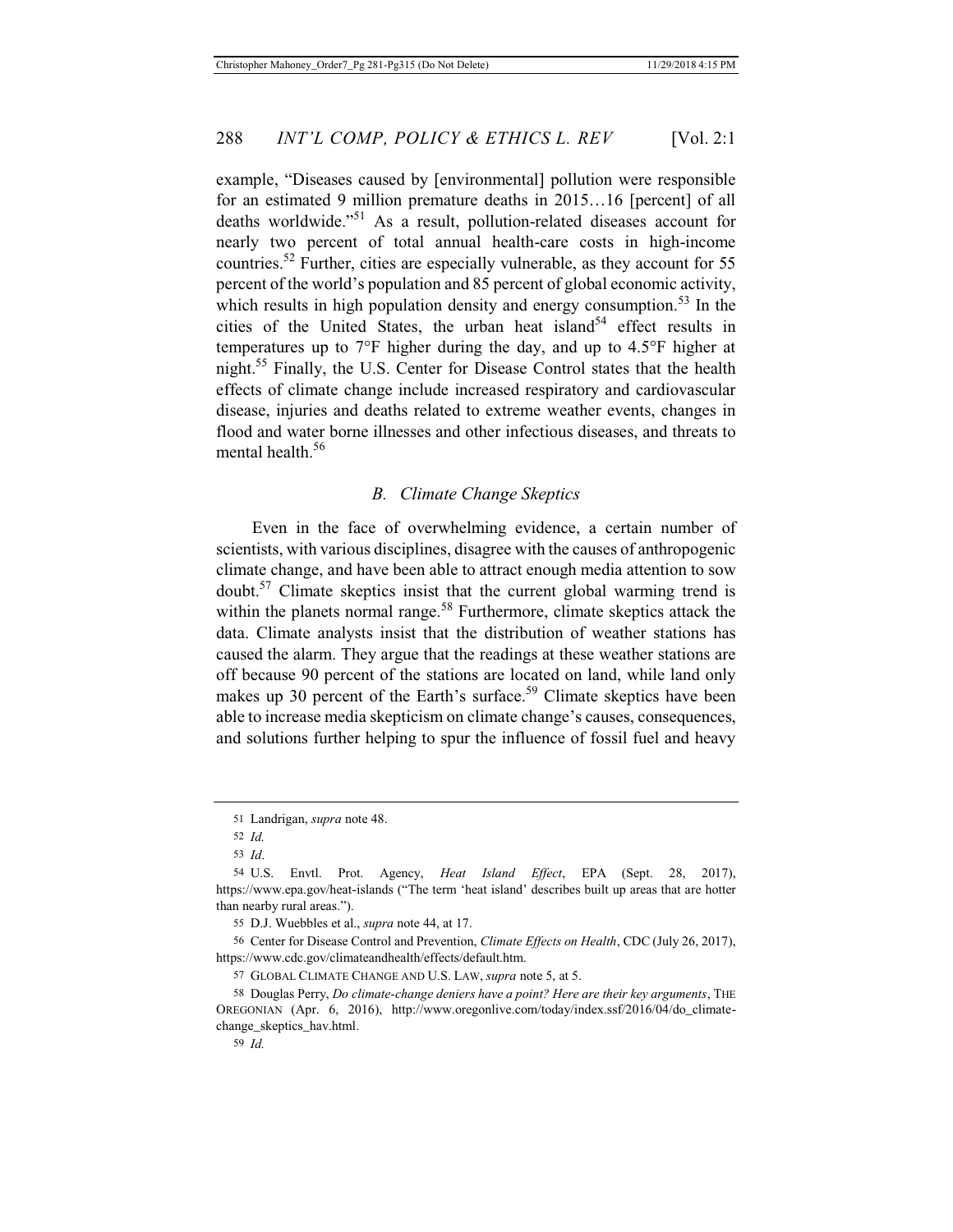industry groups. $60$  However, on the whole, the majority of the scientific community wholeheartedly endorses anthropogenic climate change. "Two separate studies (from 2010 and 2013), using different methodologies, concluded that approximately 97 percent of the scientists working on climate research agree that the earth is warming and that greenhouse gas emission are the principal cause."61

## III. UNITED NATIONS FRAMEWORK CONVENTION ON CLIMATE CHANGE

The United Nations Framework Convention on Climate Change entered into force in 1994 with the ultimate goal of "stabilizi[ng]…greenhouse gas concentrations in the atmosphere at a level that would prevent dangerous anthropogenic interference with the climate system."<sup>62</sup> Over 190 countries, including the U.S., are Parties to the UNFCCC, and the U.S. Senate formally ratified the agreement in  $1992<sup>63</sup>$ Parties are classified as Annex I, II and Non-Annex.<sup>64</sup>

Annex I Parties are industrialized or developed countries that were members of the Organization for Economic Co-operation and Development (OECD) in 1992, or Economies in Transition  $(EIT)$ .<sup>65</sup> Annex II Parties consist of OECD members but not EIT Parties.<sup>66</sup> Annex II Parties are required to provide financial resources and technology to developing countries to help them reduce emissions, and adapt to the adverse effects of climate change.<sup>67</sup> Finally, Non-Annex Parties are mostly developing countries. The United States, European Union (E.U.) and the United Kingdom are Annex I and II Parties, while China, Brazil, and India are Non-Annex Parties.<sup>68</sup>

<sup>60</sup> Barnett, *supra* note 24.

<sup>61</sup> GLOBAL CLIMATE CHANGE AND U.S. LAW, *supra* note 5, at 5.

<sup>62</sup> Statement of the U.S. Chamber of Commerce, *Paris Climate Change Agreement*, 1, 3 (2016), https://science.house.gov/sites/republicans.science.house.gov/files/documents/HHRG-114-SY-WState-SEule-20160202.pdf.

<sup>63</sup> *Id.*

<sup>64</sup> United Nations Framework Convention on Climate Change, *Parties & Observers*, UNFCC (2014), http://unfccc.int/parties\_and\_observers/items/2704.php.

<sup>65</sup> *Id.*

<sup>66</sup> *Id.*

<sup>67</sup> *Id.*

<sup>68</sup> *Id*; *see also* United Nations Framework Convention on Climate Change, *Parties to the Convention and Observer States*, UNFCC (2014), http://unfccc.int/parties\_and\_observers/parties/items/2352.php.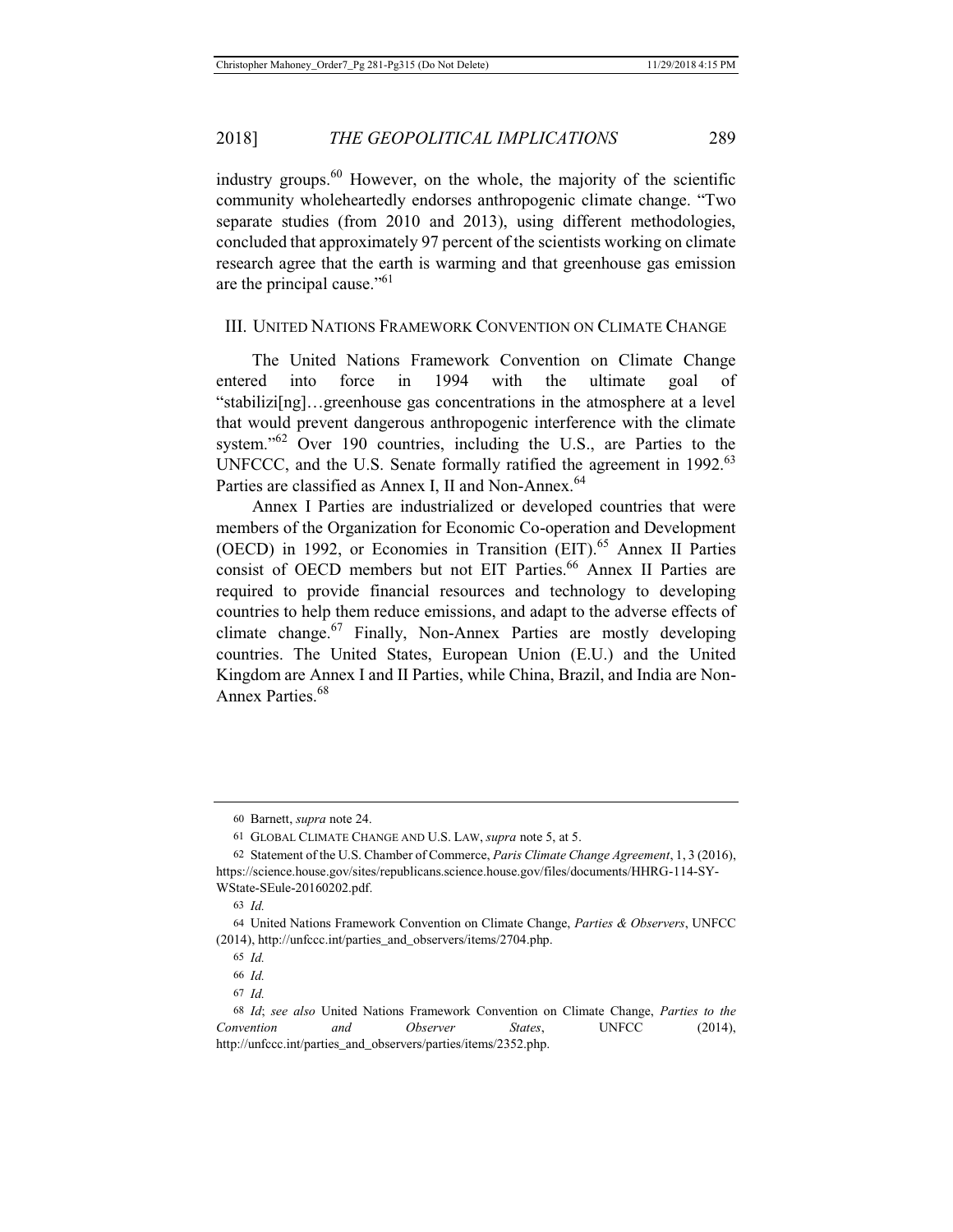#### *A. The Paris Agreement*

The Paris Climate Agreement is intended to be a global solution to anthropogenic climate change, and does not replace the UNFCCC, but rather complements it. The Agreement roughly breaks down into two parts: (1) legally binding aspects, and (2) specifics on implementation. Overall, "the…[Agreement] seeks to limit the increase in…global average temperature to well below 2 degrees [C] above pre-industrial levels and to pursue efforts to limit the temperature increase to 1.5 degrees [C] above preindustrial levels, recognizing that those would significantly reduce the risks and impacts of climate change."69 Critical to the implementation of the Agreement are broad mechanisms, such as, mitigation, international carbon markets, adaptation, technology development and transfer, and capacity building.<sup>70</sup> The Agreement formally entered into force on November  $4<sup>th</sup>$ , 2016, which was the date that 55 Parties to the Convention, accounting for at least 55% of the total global GHG emissions, submitted their instruments for approval.<sup>71</sup> As of this writing, 172 countries have ratified the Paris Agreement, including, and most recently, war-torn Syria.<sup>72</sup>

#### 1. The United States and Paris

For a total of 209 days, the U.S. was formally a party to the Paris Agreement. In November 2016, then President Barack Obama used an executive agreement within the scope of his executive power to formally join the Agreement on behalf of the United States.<sup>73</sup> While a Party, the U.S. formally submitted a national determined contribution. The U.S. proposed to "reduce economy-wide GHG emissions by 26 percent below 2005 levels by 2025 and to make best efforts to reduce emissions by 28 percent."74 At the time, this was thought to be an ambitious but achievable goal.<sup>75</sup>

<sup>69</sup> United Nations Framework Convention on Climate Change, *Adoption Of The Paris Agreement*, FCCC/CP/2015/L.9/Rev.1 (Dec. 12, 2015).

<sup>70</sup> Statement of the U.S. Chamber of Commerce, *supra* note 62, at 5.

<sup>71</sup> United Nations Framework Convention on Climate Change*, The Paris Agreement*, UNFCC (2014), http://unfccc.int/paris\_agreement/items/9485.php.

<sup>72</sup> *Id.*

<sup>73</sup> STEPHEN P. MULLIGAN, CONG. RESEARCH SERV., R44761, WITHDRAWAL FROM INTERNATIONAL AGREEMENTS: LEGAL FRAMEWORK, THE PARIS AGREEMENT, AND THE IRAN NUCLEAR AGREEMENT 16 (2017).

<sup>74</sup> United Nations Framework Convention on Climate Change, *United States Nationally Determined Contribution*, UNFCC 1, 1, http://www4.unfccc.int/ndcregistry/PublishedDocuments/United%20States%20of%20America% 20First/U.S.A.%20First%20NDC%20Submission.pdf (last visited Feb. 3, 2018).

<sup>75</sup> *Id.*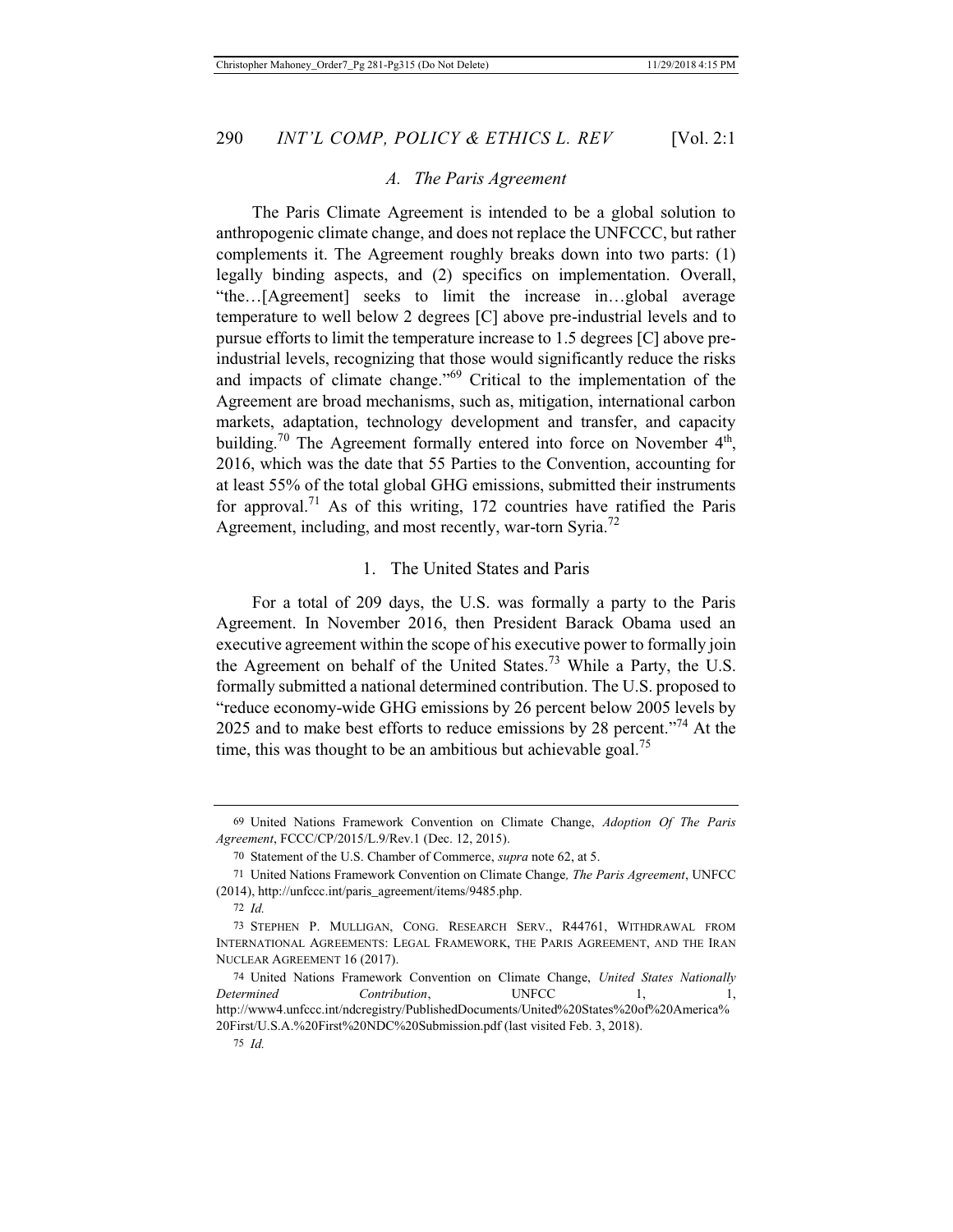#### 2. The Text of the Paris Agreement

The Agreement is focused around a general purpose, which breaks down into three specific, non-exclusive prongs: (1) Staying below 2 degrees  $C$ ; (2) increasing adaptability (adaptation) and; (3) increasing financial flows for low emissions and climate-resilient development (mitigation).<sup>76</sup> Climate change mitigation centers on reducing emissions of greenhouse gases in the atmosphere. $77$  Within the Agreement, Article 4 details the mitigation obligation of the non-binding national determined contributions.<sup>78</sup> NDCs are climate actions plans, which set out a party's mitigation intentions over a certain timeframe.79

Adaptation is generally defined as society's acclamation to unavoidable climate changes.80 Adaptation and resilience are mentioned as one of the three goals in Article  $2.^{81}$  While adaptation may be included in NDCs, Parties are not obligated to do so.<sup>82</sup> However, Parties are encouraged to develop and share information to improve adaptive capacity, with a specific focus on developing countries.<sup>83</sup> The Agreement sets out to find a balance between financial resources allocated to mitigation and adaptation.<sup>84</sup>

While the Agreement does not explicitly mention "markets" or "market mechanisms," it does create three different types of international cooperation on mitigation and adaptation.<sup>85</sup> (1) Cooperative approaches, which allow parties to engage in bi or multilateral agreements, and could lead to the linking of emission trading schemes; $86$  (2) sustainable development mechanisms and; (3) non-market approaches. $87$  Furthermore, the Agreement

81 Bode et al., *supra* note 76, at 11.

<sup>76</sup> Bodle et al., *The Paris Agreement: Analysis, Assessment and Outlook*, FED. MINISTRY FOR THE ENV'T, NATURE CONSERVATION, BLDG. AND NUCLEAR SAFETY 1, 7 (Jan. 28, 2016), https://www.ecologic.eu/sites/files/event/2016/ecologic\_institute\_2016\_paris\_agreement\_assessm ent.pdf.

<sup>77</sup> National Aeronautics & Space Administration, *Responding to Climate* Change, NASA (Jan. 26, 2018), https://climate.nasa.gov/solutions/adaptation-mitigation/.

<sup>78</sup> Bodle et al., *supra* note 75, at 8; United Nations Framework Convention on Climate Change, *Paris Agreement*, Articles 4.2, 4.12, ¶ 22, 29, FCCC/CP/2015/L.9/Rev.1 (Dec. 12, 2015).

<sup>79</sup> *Id*.

<sup>80</sup> National Aeronautic & Space Administration*, supra* note 77.

<sup>82</sup> *Id.*

<sup>83</sup> Statement of the U.S. Chamber of Commerce, *supra* note 62, at 6.

<sup>84</sup> *Id.*

<sup>85</sup> *Id*. at 19.

<sup>86</sup> *Id*; United Nations Framework Convention on Climate Change, *Paris Agreement*, Articles 6.2-6.3, ¶ 37, FCCC/CP/2015/L.9/Rev.1 (Dec. 12, 2015).

<sup>87</sup> Statement of the U.S. Chamber of Commerce, *supra* note 61, at 19-20; United Nations Framework Convention on Climate Change, *Paris Agreement*, Articles 6.4-6.9, ¶ 38-41, FCCC/CP/2015/L.9/Rev.1 (Dec. 12, 2015).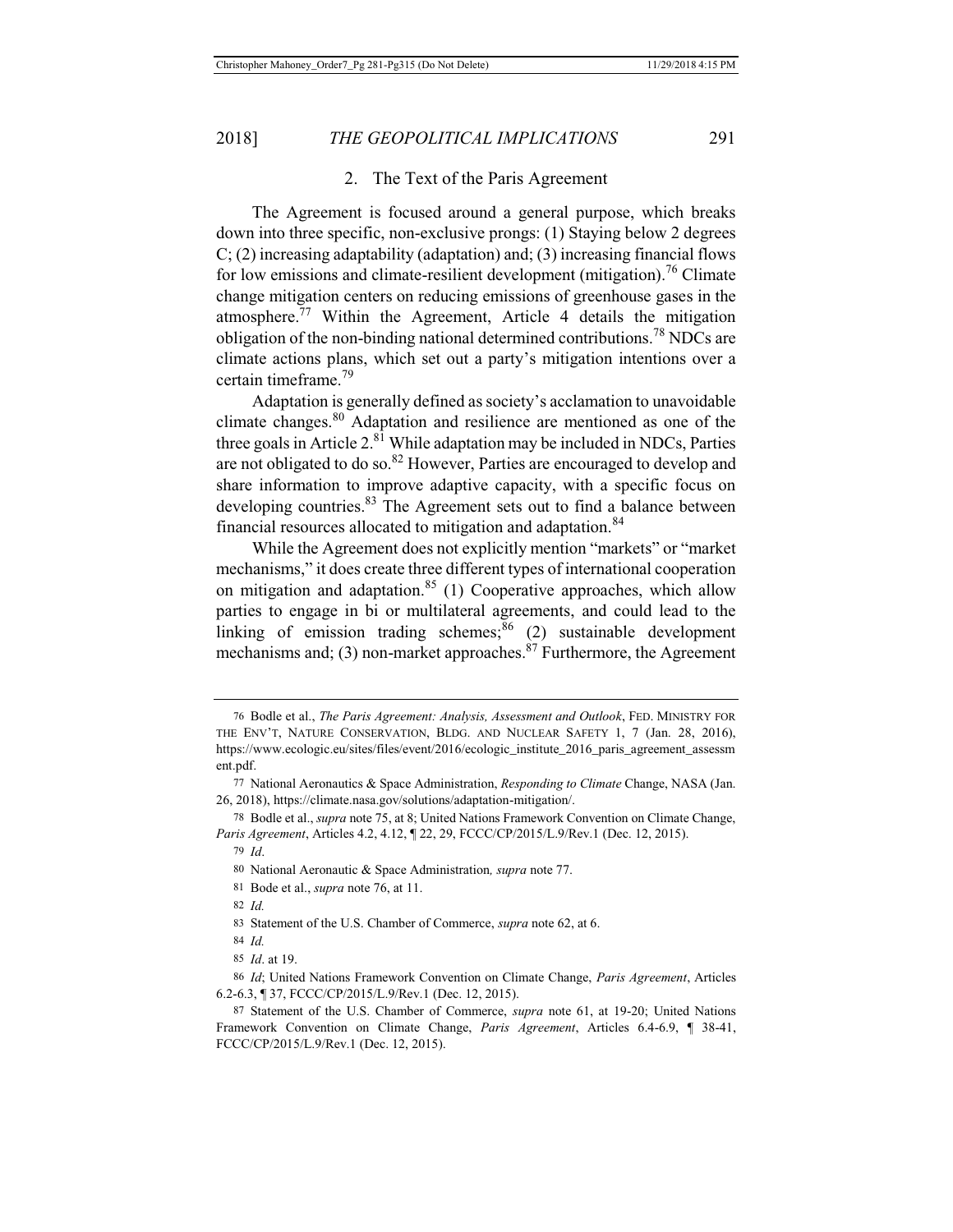recognizes the importance of technology development and transfer.<sup>88</sup> Articles 10, 13.9 and 13.10 establish a technology framework for the Agreement.<sup>89</sup> "The [Agreement] specifies that the framework should facilitate technology needs assessments, enhanced support and assess which technologies 'are ready for transfer.'"90 Additionally, there is an obligation to improve cooperative development and innovation.<sup>91</sup> Thinking holistically, the Paris Agreement is written with an eye towards facilitating the use of mitigation and adaptation technologies such as renewable energy, and transferring technology and funding between Parties.<sup>92</sup> The use of renewable energy is the prime choice for enhancing access to affordable, reliable and cleaner sources of modern energy services. More than 170 countries have established renewable energy targets, and nearly 150 have enacted policies to catalyze investment in renewable energy technologies.<sup>93</sup>

## 3. Mechanisms for Withdrawal from the Paris Agreement

Article 28 of the Paris Agreement controls the mechanisms for Party withdrawal.<sup>94</sup> "At any time after three years from the date on which this Agreement has entered into force for a Party, that Party may withdraw from this Agreement by giving written notification to the Depositary."95 Nikki R. Haley, acting in her capacity as Representative of the United States of America to the United Nations, informed the Secretary-General of the United Nations that the U.S. planned to withdraw from the Agreement on August  $4<sup>th</sup>$ , 2017.<sup>96</sup> However, Article 28(2) continues to explain that withdrawal from the Agreement will formally take effect one year from the date of receipt by the Depository.<sup>97</sup> In layman's terms, any withdrawal from the

<sup>88</sup> Statement of the U.S. Chamber of Commerce, *supra* note 62, at 7.

<sup>89</sup> *Id.* at 20.

<sup>90</sup> *Id.*

<sup>91</sup> *Id.*; United Nations Framework Convention on Climate Change, *Paris Agreement*, Articles 10, 13.9 & 13.10, ¶ 66-71, FCCC/CP/2015/L.9/Rev.1 (Dec. 12, 2015).

<sup>92</sup> *See* United Nations Framework Convention on Climate Change, *Adoption Of The Paris Agreement*, FCCC/CP/2015/L.9/Rev.1 (Dec. 12, 2015).

<sup>93</sup> International Renewable Energy Agency, *REthinking Energy 2017*, IRENA 1, 9 (2017), http://www.irena.org/DocumentDownloads/Publications/IRENA\_REthinking\_Energy\_2017.pdf.

<sup>94</sup> United Nations Framework Convention on Climate Change, *Paris Agreement*, Article 28, FCCC/CP/2015/L.9/Rev.1 (Dec. 12, 2015).

<sup>95</sup> *Id*.

<sup>96</sup> Paris Agreement, United States of America: Communication, Letter dated Aug. 4 2006 from Representative of the United States of American to the United Nations addressed to the Secretary-General, C.N.646.2017.TREATIES-XXVII.7.d (Aug. 4, 2017).

<sup>97</sup> United Nations Framework Convention on Climate Change, *Paris Agreement*, Article 28, FCCC/CP/2015/L.9/Rev.1 (Dec. 12, 2015).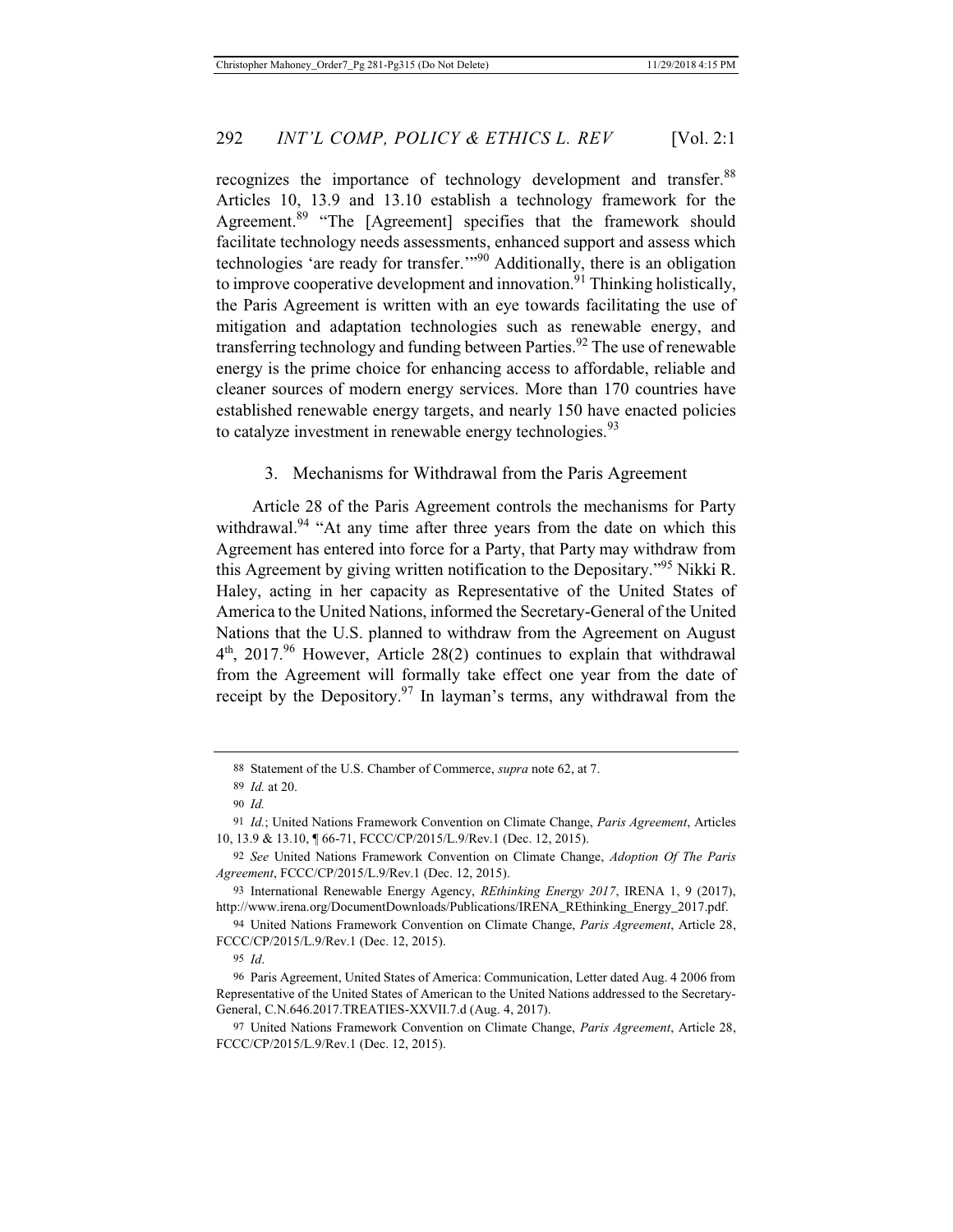Paris Agreement effectively has a one-year waiting period.<sup>98</sup> Taking Article 28 together, the United States of America will have to wait four years from the day the Agreement entered into force, November 4<sup>th</sup>, 2016, for the withdrawal to become official. The U.S. will officially no longer be a party to the Paris Agreement on November  $4<sup>th</sup>$ , 2020, which ironically is the day after the United States presidential election of 2020.

## *B. Executive Authority to Withdraw from the Paris Agreement*

President Trump was well within his executive authority to withdraw the United States from the Paris Agreement.<sup>99</sup> The President is the "sole organ" of the U.S. in its external relations, and its lone representative with foreign nations.<sup>100</sup> Under domestic law, it is generally understood that the President, as "sole organ" of the government charged with communicating with foreign states, is the mouthpiece of the U.S. in regards to international agreements.<sup>101</sup> Based on precedent, it is accepted that the President may enter into and also terminate executive agreements without congressional or senatorial approval.<sup>102</sup> As a result, "when the Constitution affords the President authority to enter into sole executive agreements, the President may also unilaterally terminate those agreements."<sup>103</sup>

## IV. CURRENT UNITED STATES FEDERAL LANDSCAPE

## *A. Regulatory Environment*

President Trump has so far worked towards keeping his campaign promises of restoring America's coal industry, and shrinking the federal government's regulatory footprint.104 As of this writing, President Trump's most recent budget proposal included an overall reduction of more than 23 percent from the annual budget of the Environmental Protection Agency

<sup>98</sup> *Id*.

<sup>99</sup> *See* CONGRESSIONAL RESEARCH SERVICE, TREATIES AND OTHER INTERNATIONAL AGREEMENTS: THE ROLE OF THE UNITED STATE SENATE, S. Rept. 192-206 (2001).

<sup>100</sup> *United States v. Curtiss-Wright Export Corp*., 299 U.S. 304, 319 (1936).

<sup>101</sup> STEPHEN P. MULLIGAN, CONG. RESEARCH SERV., R44761, WITHDRAWAL FROM INTERNATIONAL AGREEMENTS: LEGAL FRAMEWORK, THE PARIS AGREEMENT, AND THE IRAN NUCLEAR AGREEMENT 5 (2017).

<sup>102</sup> *Id*. at 6.

<sup>103</sup> *Id.*

<sup>104</sup> Chan et al., *The Trump Effect: Tracking the impact of the president's policies*, THOMPSON REUTERS (2017), http://fingfx.thomsonreuters.com/gfx/rngs/TRUMP-EFFECT-ENERGY/010051272EC/index.html#Stories.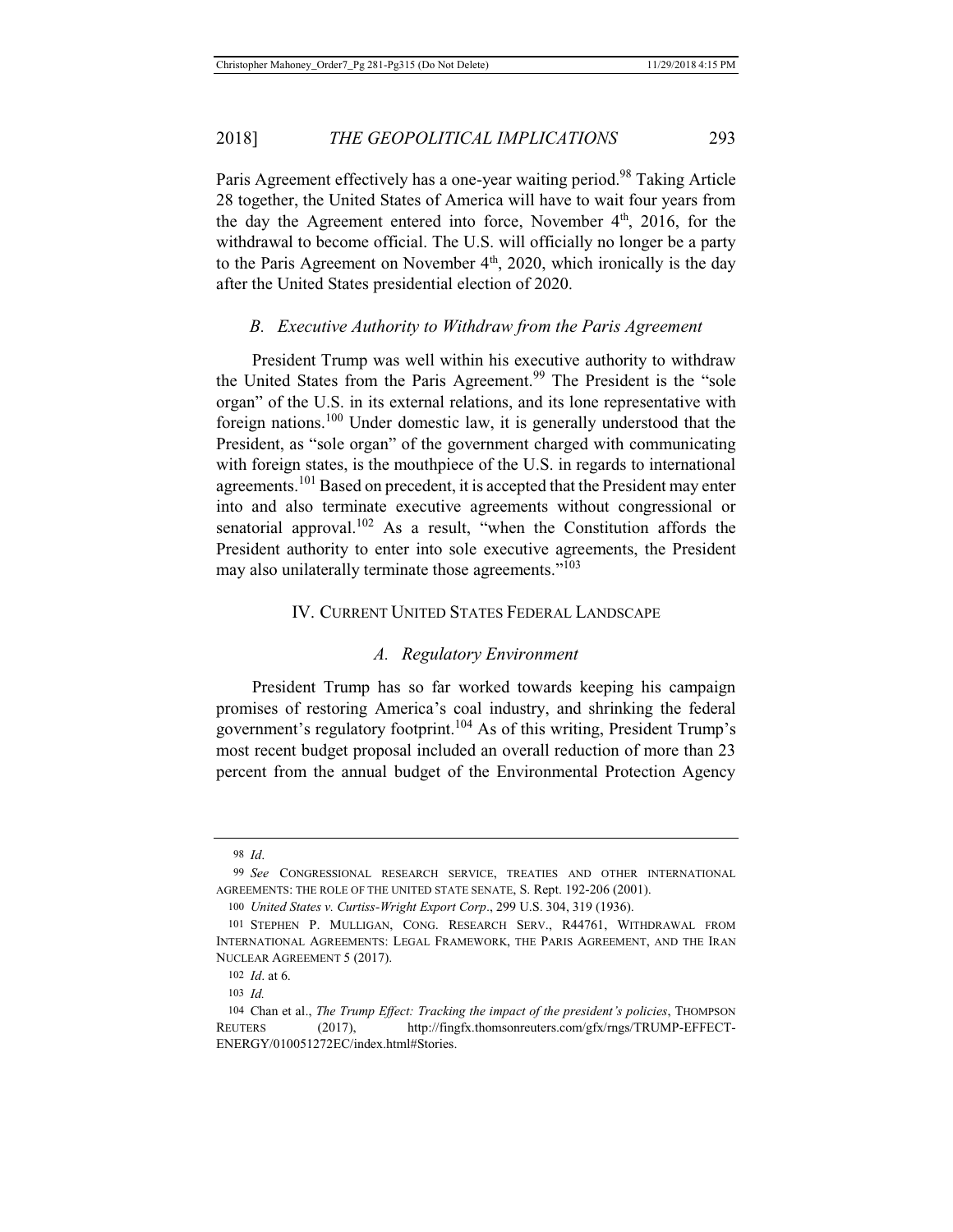$(EPA)$ .<sup>105</sup> This latest budget proposal threatens to continue to shrink the size and effectiveness of the EPA, which is now at a staffing level that rivals the Regan-era.106 As a result, the heavy lifting of environmental protection will seemingly be left to the states.<sup>107</sup> Furthermore, in March 2017, President Trump signed an executive order "Promoting Energy Independence and Economic Growth."108 This executive order targeted many of the Obama-era climate change regulations including President Obama's signature Clean Power Plan (CPP).<sup>109</sup> In October 2017, the EPA followed up President Trump's executive order with a formal proposed rule to repeal the CPP.

## 1. United States International Trade Commission

On October 31<sup>st</sup>, 2017, the United States International Trade Commission (USITC) finalized their recommendations for restricting solar cell and panel imports, at the request of two U.S. Solar Companies.<sup>110</sup> The two companies contented that they were forced into bankruptcy due to a flood of subsidized imports from China.<sup>111</sup> As a result, they brought a solar case in front of the trade commission.<sup>112</sup> Section 201 of the Trade Act of 1974, also known as the "global safeguard investigation," gives the President broad authority to impose restrictions to protect domestic industry.<sup>113</sup> Under section 201, domestic industries seriously injured or threatened with serious injury by increased imports may petition the USITC for relief.<sup>114</sup> In making an affirmative determination, the USITC recommended protections, which

programs/?noredirect=on&utm\_term=.6bddef1cad25.

<sup>105</sup> Brady Dennis*, Trump budget seeks 23 percent cut at EPA, eliminating dozens of programs*, THE WASHINGTON POST: ENERGY AND ENVIRONMENT (Feb. 12, 2018), https://www.washingtonpost.com/news/energy-environment/wp/2018/02/12/trump-budget-seeks-23-percent-cut-at-epa-would-eliminate-dozens-of-

<sup>106</sup> *Id*.

<sup>107</sup> *Id*.

<sup>108</sup> Donald J. Trump, *Presidential Executive Order on Promoting Energy Independence and Economic Growth*, THE WHITE HOUSE (Mar. 28, 2017), https://www.whitehouse.gov/the-pressoffice/2017/03/28/presidential-executive-order-promoting-energy-independence-and-economi-1. 109 *Id.*

<sup>110</sup> David Lawder & Diane Bartz, *U.S. Trade Panel Recommends Varying Solar Panel Imports*, THOMPSON REUTERS (Oct. 31, 2017, 11:54AM), http://www.reuters.com/article/us-usa-tradesolar/u-s-trade-panel-recommends-varying-solar-panel-import-restrictions-idUSKBN1D027L; Ana Swanson, *To Protect U.S. Solar Manufacturing, Trade Body Recommends Limits on Imports*, N.Y. TIMES (Oct. 31, 2017), https://www.nytimes.com/2017/10/31/business/solar-industry-importtariffs.html.

<sup>111</sup> Lawder & Bartz, *supra* note 110.

<sup>112</sup> *Id.*

<sup>113</sup> Trade Act of 1974, 19 U.S.C. § 2251 (2016).

<sup>114</sup> U.S. International Trade Commission, *Understanding Safeguard Investigations*, https://www.usitc.gov/press\_room/us\_safeguard.htm, (last visited Nov. 8, 2017).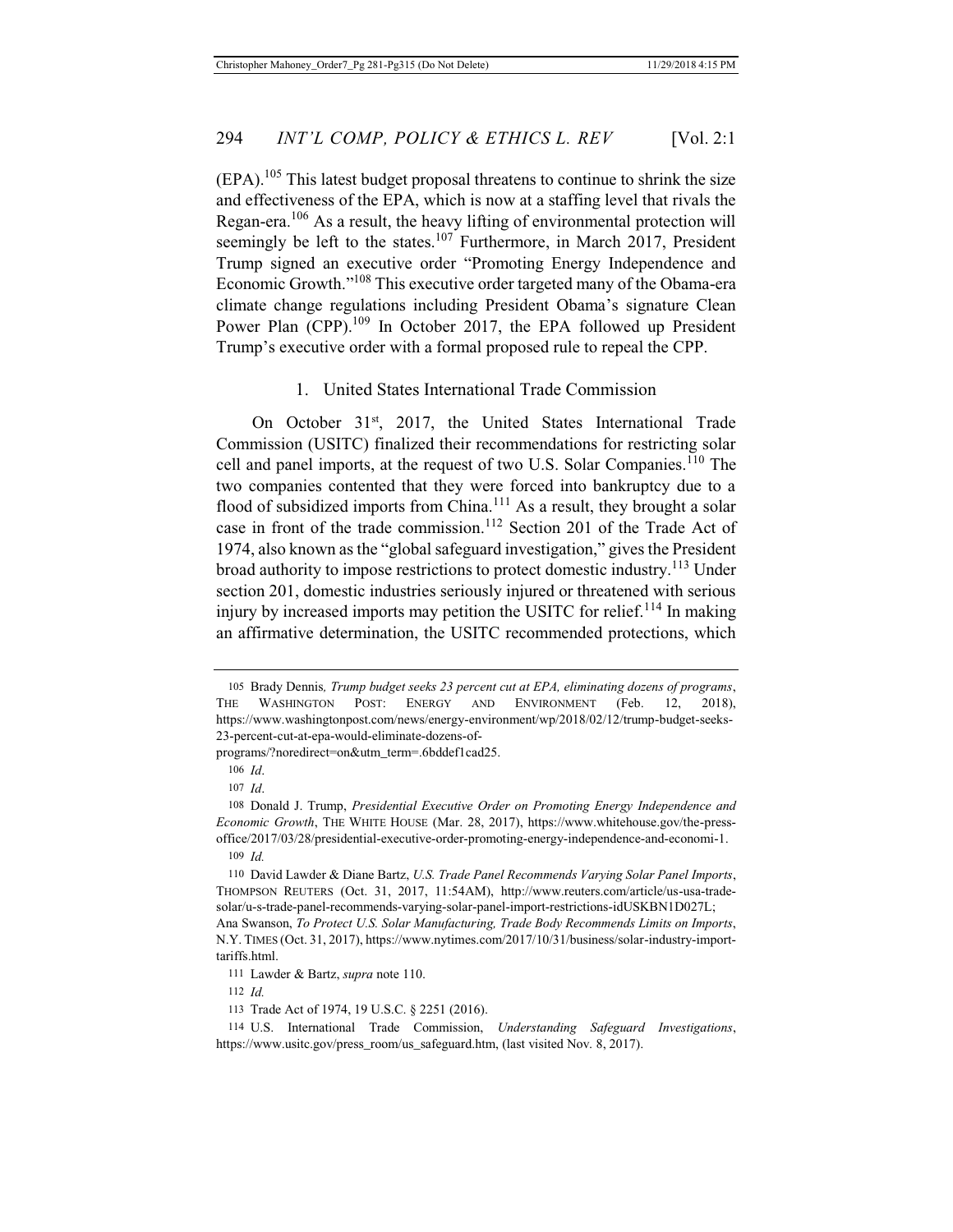ranged from limiting imports of certain solar technology to imposing a tariff in the range of  $10-35$  percent.<sup>115</sup> However, the recommendations have been met with mixed reactions.

While the recommendations have been championed by American solar producers, utility companies, and home solar installers, other solar industry participants are concerned that such measures would raise prices throughout the supply chain, cost more American jobs than it would create, and undermine the move towards competitive renewable energy.<sup>116</sup> The top U.S. solar trade group, the Solar Energy Industries Association, even went so far as to call any tariff "intensely harmful to the industry."117 However, on January 22<sup>nd</sup>, 2018, President Trump approved the recommendations of the USITC and imposed a tariff of 30 percent in the first year, 25 percent in the second year, 20 percent in the third year, and 15 percent in the fourth year.<sup>118</sup> In actuality, imposing a tariff on imported solar modules might actually help Chinese companies, which have been subject to tariffs since  $2012$ <sup>119</sup> In approving a new universal set of duties, it may actually allow Chinese solar companies to gain a competitive advantage, as other international solar companies had previously not been subject to tariffs.<sup>120</sup>

## *B. Legal Environment*

The rapid-fire directive to erase President Obama's environmental legacy has been met with resistance from the courts.<sup>121</sup> On October  $4<sup>th</sup>$ , 2017, U.S. Magistrate Judge Elizabeth D. Laporte, in Northern California, vacated a decision by the Department of Interior (DOI) to delay compliance with

agenda/&refURL=https://www.google.com/&referrer=https://www.google.com.

<sup>115</sup> Ana Swanson, *To Protect U.S. Solar Manufacturing, Trade Body Recommends Limits on Imports*, N.Y. TIMES (Oct. 31, 2017), https://www.nytimes.com/2017/10/31/business/solarindustry-import-tariffs.html.

<sup>116</sup> *Id.*

<sup>117</sup> *Id.*

<sup>118</sup> Office of the U.S. Trade Representative, *President Trump Approves Relief for U.S. Washing Machine and Solar Cell Manufacturers*, EXECUTIVE OFFICE OF THE PRESIDENT (Jan. 22, 2018), https://ustr.gov/about-us/policy-offices/press-office/press-releases/2018/january/president-trumpapproves-relief-us.

<sup>119</sup> David Blackmon, *Solar Tariff Case Challenges President Trump's 'Energy Dominance' Agenda*, FORBES: ENERGY (Sept. 20, 2017, 11:23am), https://www.forbes.com/forbes/welcome/?toURL=https://www.forbes.com/sites/davidblackmon/ 2017/09/20/solar-tariff-case-challenges-president-trumps-energy-dominance-

<sup>120</sup> *Id.*

<sup>121</sup> Eric Lipton, *Courts Thwart Administration's Efforts to Rescind Obama-Era Environmental Regulations*, N.Y. TIMES: CLIMATE (Oct. 6, 2017), https://www.nytimes.com/2017/10/06/climate/trump-administration-environmentalregulations.html? r=0.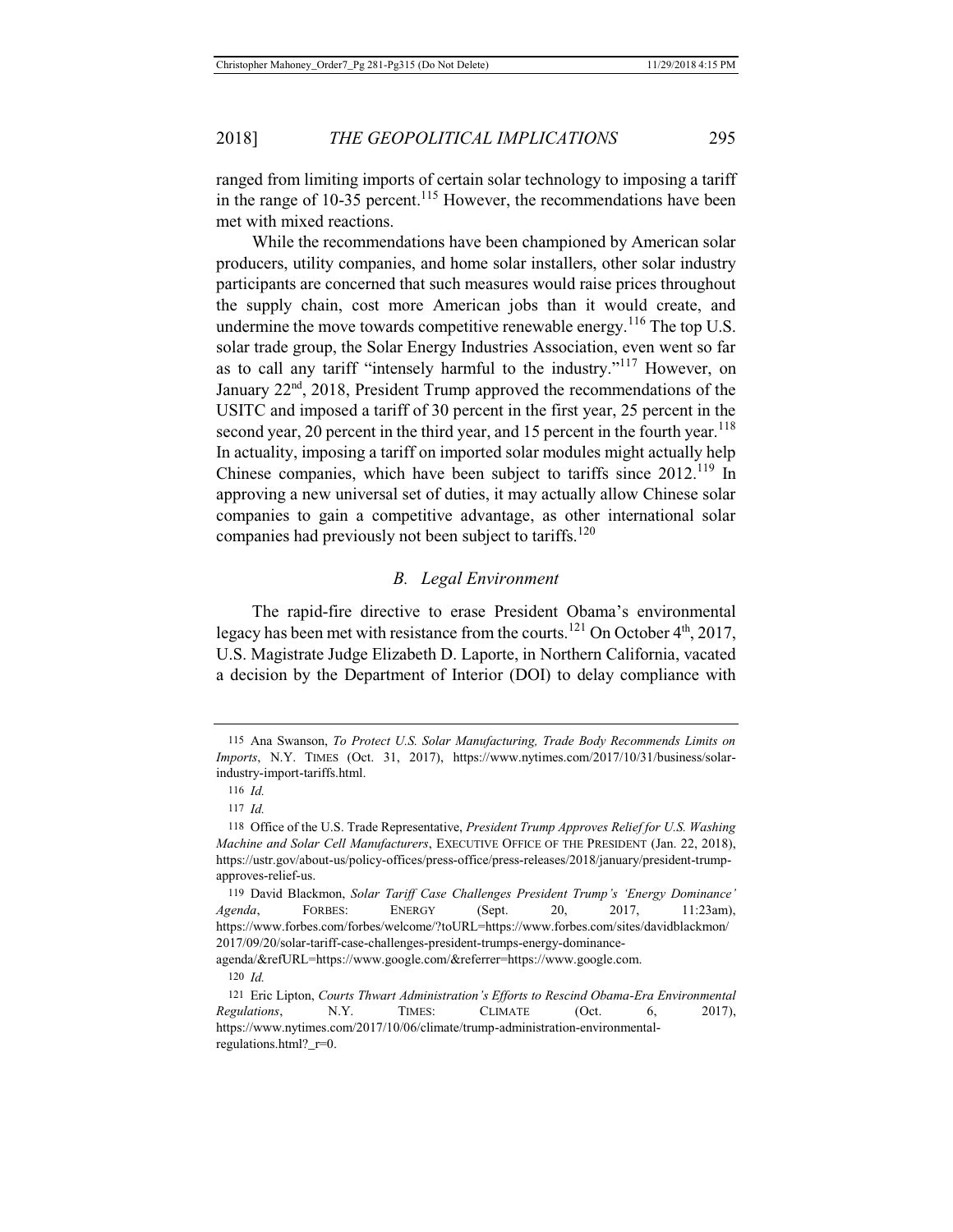methane flaring laws, which regulated the waste of natural gas from venting and leaking during oil and natural gas production on Federal leases.<sup>122</sup>

DOI had issued a notice in the Federal Registrer that it was postponing compliance dates for certain sections of the Waste Prevention, Production Subject to Royalties, and Resource Conservation Rule (the "Rule").<sup>123</sup> The postponed sections were subject to a compliance date of January  $17<sup>th</sup>$ , 2018.124 DOI was compelled to suspend compliance dates under Executive Order No. 13783, which instructed each executive agency to identify actions that "potentially burden the development or use of domestically produced energy resources and appropriately suspect, revise or rescind [them]."<sup>125</sup> Further, the DOI determined that postponing the compliance dates would most effectively preserve the status quo while it undertook a departmental review.<sup>126</sup> Using Section 705 of the Administrative Procedures Act (APA), the DOI determined that postponement was appropriate in light of the substantial costs and the uncertain regulatory future.<sup>127</sup>

Judge Laporte vacated the postponement notice because the DOI violated the APA.128 First, the DOI exceeded their power under the APA when it issued the postponement notice.<sup>129</sup> Section 705 of the APA allows for the postponement of certain parts of the Rule, but not its entirety, if done so before the effective date. However, DOI failed to do so.<sup>130</sup> Secondly, DOI failed to follow the APA's notice-and-comment requirement by repealing the Rule without engaging in the public comment process.<sup>131</sup> Finally, the postponement notice was arbitrary and capricious because DOI failed to incorporate the benefits that would arise from compliance.<sup>132</sup> The decision by Judge Laporte was the third time since July 2017 that the EPA or another federal agency has been found to have acted illegally in their efforts to roll back environmental rules. However, this particular legal battle is far from over as the Bureau of Land Management filed a Notice of Appeal on December 4<sup>th</sup>, 2017.<sup>133</sup> While the Trump administration remains confident

123 *Id.*

124 *Id.*

125 *Id.*

126 *Id.*

127 *Id.*

128 *Id.*

129 *Id.*

130 *Id.*

131 *Id*. 132 *Id.*

<sup>122</sup> *California v. United States Bureau of Land Management*, No. 3:17-cv-03804-EDL (N.D. Cal. 2017) (order granting motion for summary judgment).

<sup>133</sup> *California v. United States Bureau of Land Management*, No. 3:17-cv-03804-EDL (N.D. Cal. 2017) (notice of appeal).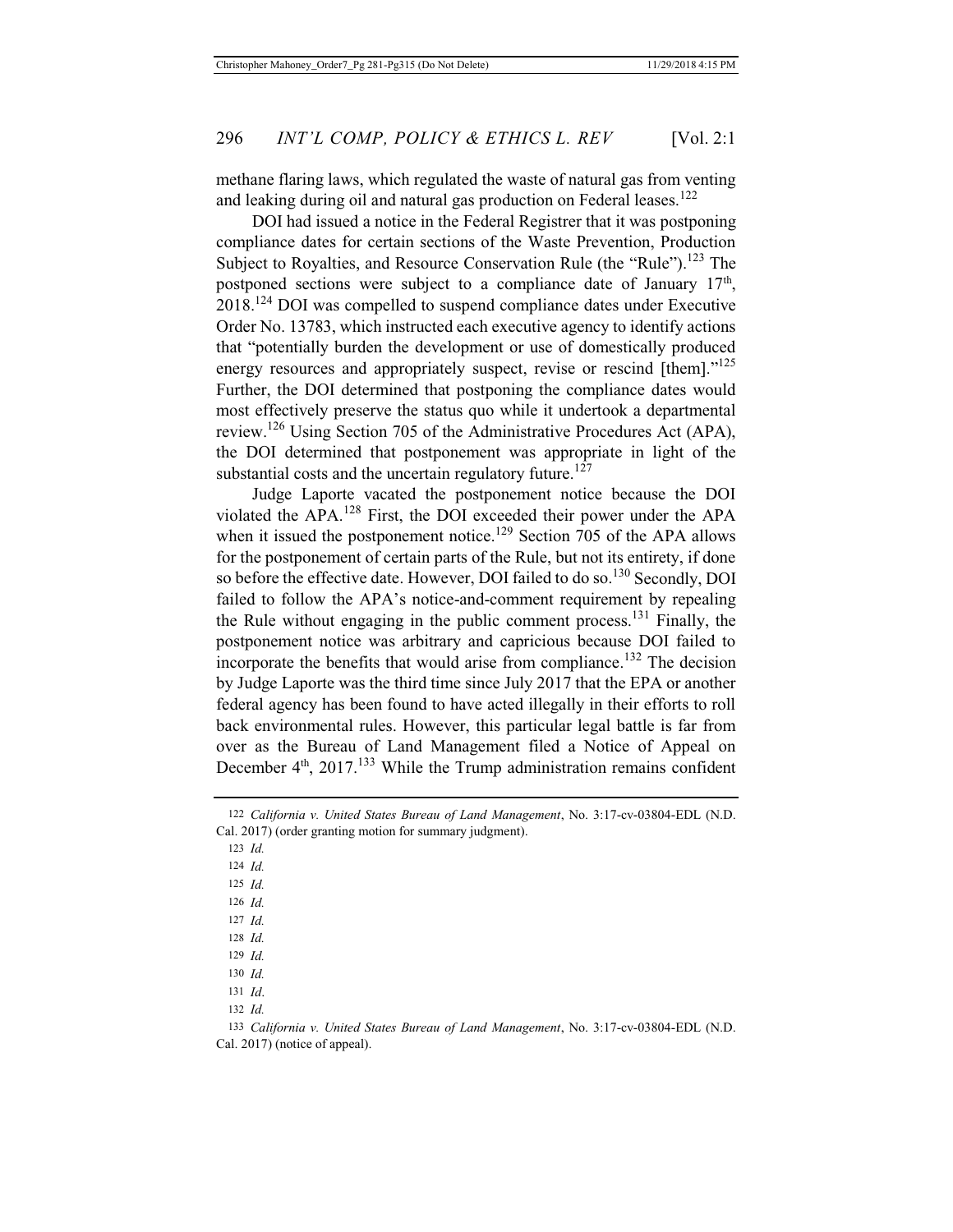in its legal positions, legal scholars believe that the Administration's haste is inviting further legal challenges.<sup>134</sup> However, even with legal setbacks, the list of environmental rules that have been reversed is considerable, including, unfreezing federal coal leases and offshore drilling in the Atlantic and Artic Oceans, and lifting mining restrictions in Alaska.<sup>135</sup>

The Clean Power Plan was the centerpiece of the Obama-era climate regulation. Through the use of Section 111 of the Clean Air Act (CAA), the "plan [was] designed to cut carbon pollution from the electricity sector by 32 percent over 2005 levels by 2030."136 The EPA, under the Obama Administration, calculated that by 2030 the CPP would prevent nearly 100,000 asthma attacks and over  $3,500$  premature deaths, annually.<sup>137</sup> However, after industry participants and coal-centric States filed lawsuits, the Supreme Court, in February 2016, halted the regulation until an appeals court could review the CPP.<sup>138</sup> A significant part of the U.S.'s NDC, the CPP was predicted to achieve about a third of the reductions needed to meet the Paris target.<sup>139</sup> The Trump Administration, in scraping the CPP, will increase the gap the U.S. will face in order to meet the Paris Agreement by an additional 8.1 percent.<sup>140</sup> As a result, other U.S. actors now need to reduce emissions by "11.7 [percent] from 2005 levels" to satisfy the Agreement.<sup>141</sup>

#### 1. Juliana v. United States

*Juliana v. United States* is a case at the forefront of climate change litigation in the U.S., and recently survived a motion to dismiss for failure to state a claim.<sup>142</sup> This lawsuit features, as plaintiffs, a group of young people between the ages of eight and nineteen who are suing, defendants, the United States of America, President Barack Obama, and numerous executive agencies.<sup>143</sup> Plaintiffs allege that defendants have known for more than fifty

<sup>134</sup> Lipton, *supra* note 121.

<sup>135</sup> *Id.*

<sup>136</sup> Myanna Dellinger, *Trump, Climate Change Law, and Global Market Needs*, N.Y.U. JBL ONLINE (Feb. 15, 2017), https://www.nyujlb.org/single-post/2017/02/15/Trump-Climate-Change-Law-and-Global-Market-Needs.

<sup>137</sup> Matthew Daly, *EPA to ease emission restrictions on coal-fired power plants*, THOMPSON REUTERS (Oct. 7, 2017),

https://www.apnews.com/30a24683a339414a9d9f40597f5753fe?utm\_campaign=SocialFlow&ut m\_source=Twitter&utm\_medium=AP.

<sup>138</sup> *Chamber of Commerce, et al. v. EPA, et al.*, No. 15A787 (U.S. 2016) (order in pending case). 139 *Id.*

<sup>140</sup> *Id.*

<sup>141</sup> *Id.*

<sup>142</sup> *Id.*

<sup>143</sup> *Juliana v. United States*, 217 F. Supp.3d 1224 (D. Or. 2016).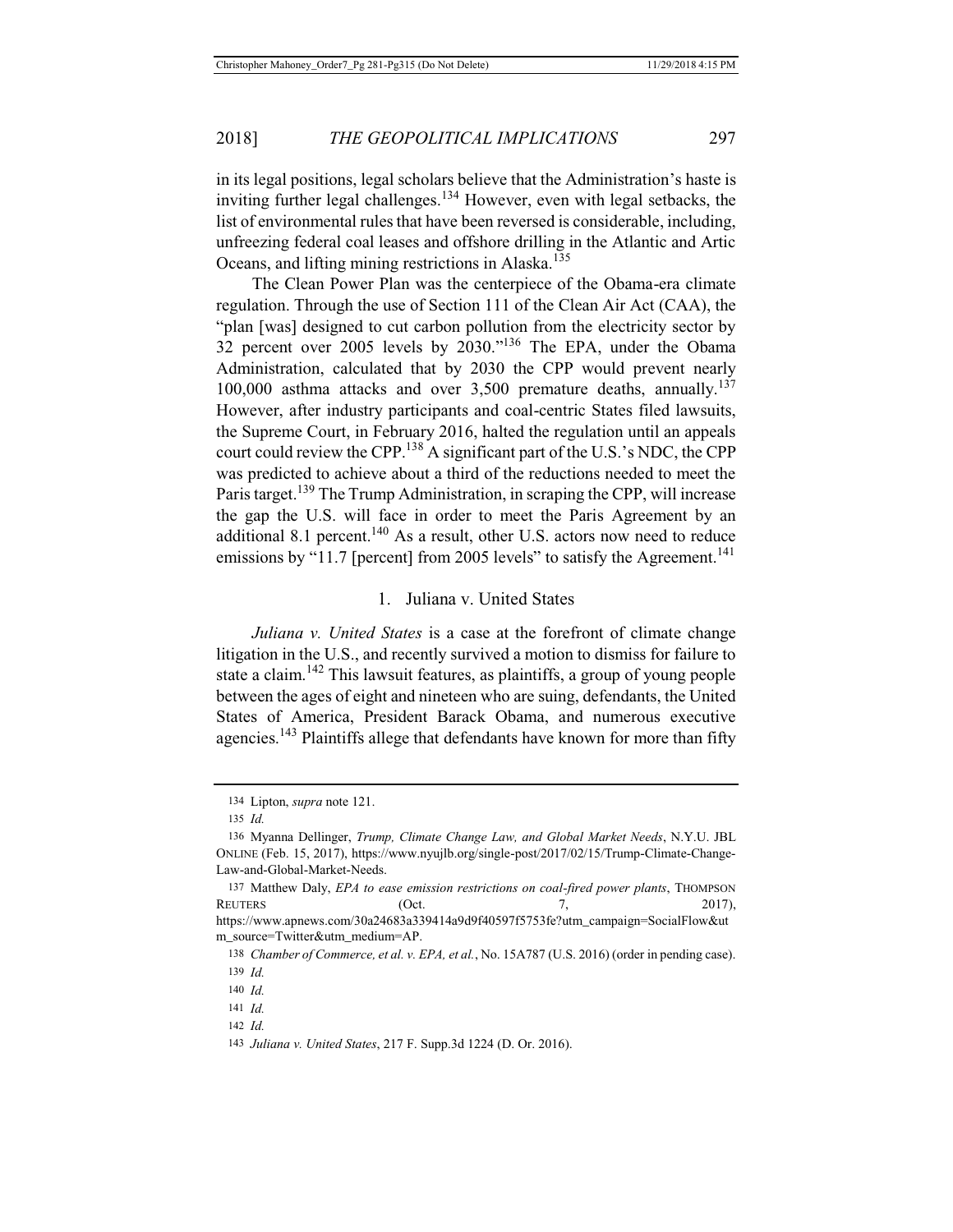years that carbon dioxide produced by burning fossil fuels was changing the climate system in a way that would "significantly endanger plaintiffs, with the damage persisting for millennia."144 Plaintiffs, bringing a substantive due process challenge, and claim under the public trust doctrine, seek (1) a declaration from the court that their constitutional and public trust rights have been violated, and (2) a court order prohibiting defendants from violating those rights and a direction to defendants to develop a plan to reduce carbon dioxide emissions.<sup>145</sup> Judge Akin determined that plaintiffs' public trust claims were properly categorized as substantive due process claims.<sup>146</sup>

Plaintiffs' contend that the defendants violated their due process rights.147 In making the claim, plaintiffs argued that the defendants played a central role in the creation of current climate change; that they contributed with "full knowledge of the significant and unreasonable risks" that climate change posed; and that the due process clause, through the danger creation exception,<sup>148</sup> imposes a special duty on defendants to use their authority to regulate GHGs.<sup>149</sup> The court was bound to accept the factual allegations in the complaint as true, and therefore allowed the substantive due process claim to proceed.<sup>150</sup>

The second claim was that defendants violated the public trust doctrine. Developed from the common law of property, the public trust doctrine has long been used to ensure that the government is actively protecting natural resources, which are necessary for public welfare.<sup>151</sup> At the core of the public trust doctrine, is the legal principle that every government holds natural resources in a "trust<sup>152"</sup> for present and future generations.<sup>153</sup> Plaintiffs argued that defendants violated their duties as trustees by failing to protect the atmosphere, water, seas, coast, and fauna.<sup>154</sup> Judge Akin ruled that the

149 *Juliana v. United States*, 217 F. Supp.3d 1224 (D. Or. 2016).

<sup>144</sup> *Id.*

<sup>145</sup> *Id.*

<sup>146</sup> *Id.*

<sup>147</sup> *Id.*

<sup>148</sup> *Id*. ("The 'danger creation' exception permits a substantive due process claim when government conduct 'places a person in peril in deliberate indifference to their safety.'")*; DeShaney v. Winnebago Cnty. Dep't of Soc. Servs.,* 489 U.S. 189, 196 (1989).

<sup>150</sup> *Id.*

<sup>151</sup> Mary Christina Wood, *Advancing the Sovereign Trust of Government to Safeguard the Environment for Present and Future Generations (Part I): Ecological Realism and the Need for a Paradigm Shift*, 39 ENVTL. L. 43 (2009)

<sup>152</sup> *Id*. ("A trust is a basic type of ownership whereby one manages property for the benefit of another.").

<sup>153</sup> *Id.*

<sup>154</sup> *Juliana v. United States*, 217 F. Supp.3d 1224 (D. Or. 2016).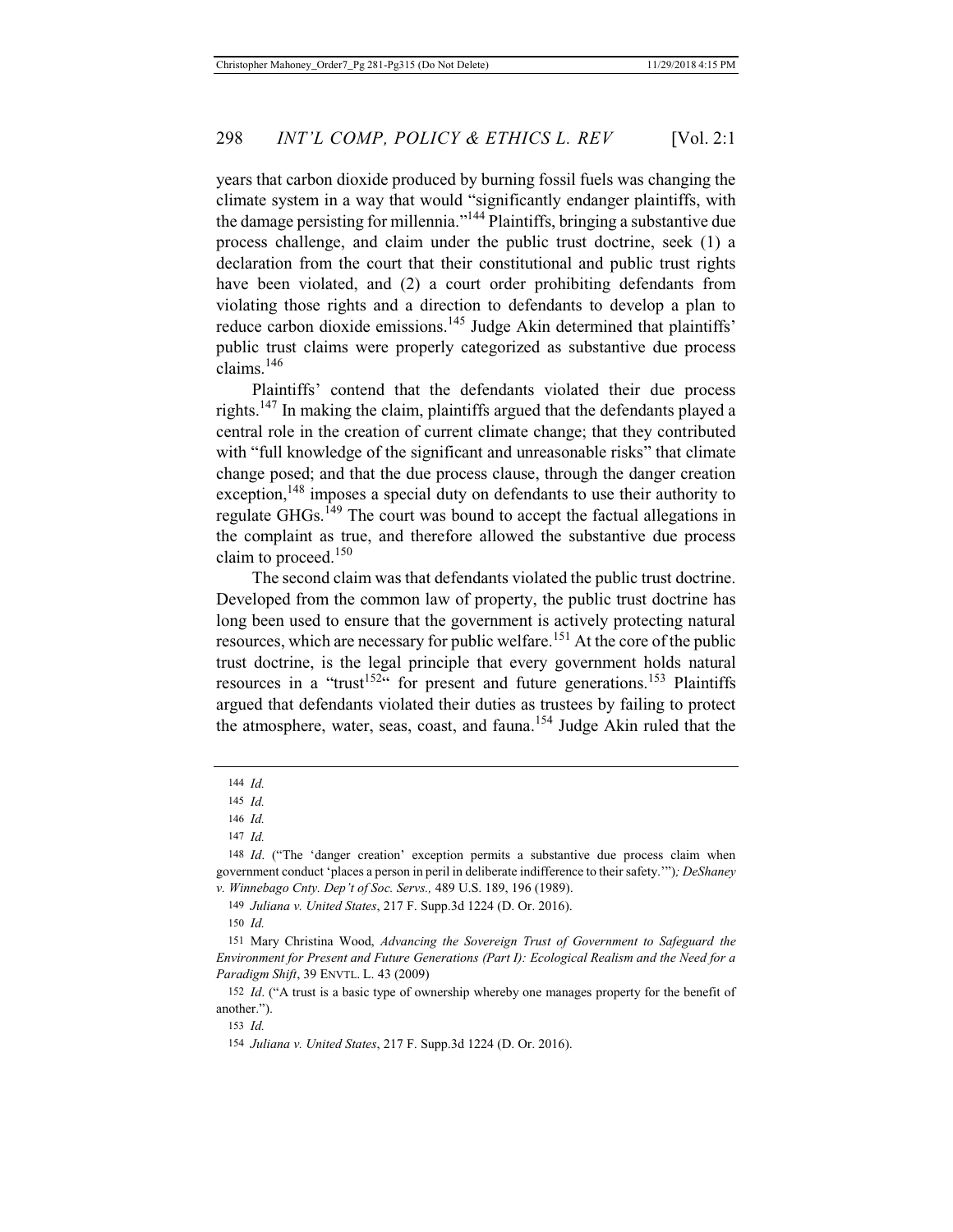public trust doctrine is applicable to the federal government. Since the government holds title to "submerged lands between three and twelve miles from the coastlines of the United States," and a number of plaintiff injuries were related to climate change impacts on the ocean, adequate harm to public trust assets was alleged.<sup>155</sup>

## V. GREENHOUSE GAS REDUCTIONS WITHOUT THE FEDERAL **GOVERNMENT**

#### *A. Without Support from the Federal Government, is All Hope Lost?*

While President Trump's decision to withdraw from the Paris Agreement has alarmed many, it will prove impossible to derail the U.S.'s move towards curbing emissions because too many non-federal government actors are already substantially invested.<sup>156</sup> Over the past decade, Congress has not passed a single bill that directly combats climate change. Still, the U.S. has led the world in reducing emissions.<sup>157</sup> The traditional view regarding the trade-offs between decarbonisation and economic growth are no longer true.<sup>158</sup> Today, more and more large companies see sustainability as critical to their business model.<sup>159</sup> For large conglomerates, such as, Apple, Facebook, Google and General Electric, energy is just another business expense. Due to the decreasing cost of renewables, the move to cleaner energy is more than a public relations decision it is a cost-saving strategy.<sup>160</sup> By reducing GHG emissions, businesses are saving money, building their brand, and attracting consumers that want to buy from sustainable businesses.<sup>161</sup> It comes as no surprise that many of the climate change leaders in business are domiciled in forward-thinking states and cities.162 Historically, cities and states have played an active role in

<sup>155</sup> *Id.*

<sup>156</sup> Issie Lapowsky, *Even Without Paris, Business Will Leave Trump Behind on Climate Change*, WIRED: BUSINESS (June 1, 2017, 3:48pm), https://www.wired.com/2017/06/even-without-parisbusiness-will-leave-trump-behind-climate-change/.

<sup>157</sup> Michael Bloomberg, *Washington Won't Have Last Word on Climate Change*, BLOOMBERG OPINION: CLIMATE CHANGE (Nov. 22, 2016, 1:13 PM), https://www.bloomberg.com/view/articles/2016-11-22/washington-won-t-have-last-word-onclimate-change.

<sup>158</sup> International Renewable Energy Agency, *REthinking Energy 2017*, IRENA 1, 104 (2017), http://www.irena.org/DocumentDownloads/Publications/IRENA\_REthinking\_Energy\_2017.pdf.

<sup>159</sup> Lapowsky, *supra* note 156.

<sup>160</sup> *Id.*

<sup>161</sup> *Id.*

<sup>162</sup> *Id.*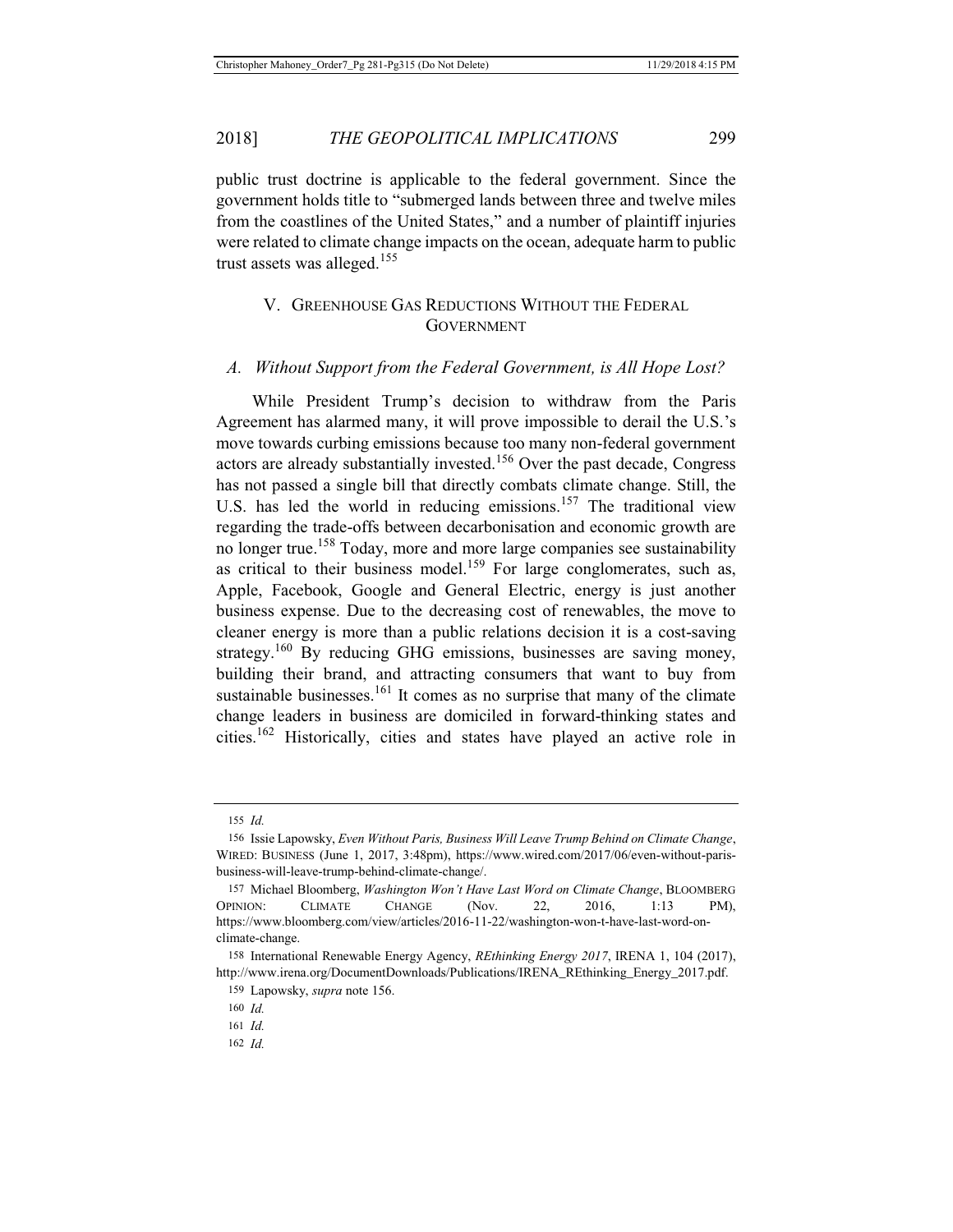combating climate change, and today, this role is only expanding.<sup>163</sup> As of this writing, 14 states, one territory, and over 350 cities have pledged to stay true to America's NDCs under the Paris Agreement.<sup>164</sup>

By 2014, U.S. net emissions were nine percent below 2005 levels.<sup>165</sup> Generally speaking, the emissions decline was due to a number of market and policy-related factors, such as, the electric power sectors shift to natural gas, and the increased use of renewable energy.166 Additionally, improved vehicle efficiency has helped to reduce transportation-related emissions.<sup>167</sup> However, the primary reason for the emissions reduction was the role of U.S. actors outside of the federal government.<sup>168</sup> The success of the United States in combating climate change has never been solely dependent on the federal government. $169$ 

## *B. Market Mechanisms*

## 1. The Natural Gas Boom

Natural gas $^{170}$  plays a large role in the U.S. economy, constituting 33 percent of total U.S. energy production in  $2016$ <sup>171</sup> When combusted in modern power plants, natural gas can emit up to 60 percent less carbon dioxide than emissions from a new coal plant.<sup>172</sup> Additionally, natural gas can emit up to 20 percent less GHGs than gasoline when used in today's

171 U.S. Energy Information Administration, *U.S. Energy Facts Explained*, EIA (May 19, 2017), https://www.eia.gov/energyexplained/?page=us\_energy\_home#tab1 (petroleum accounted for 28% of total U.S. energy consumption in 2016).

172 *Id.*

<sup>163</sup> Thomas Forman, *The Role of Cities and States in Combating Climate Change*, GEO. ENV'T L. REV. (Jan. 31, 2017), https://gelr.org/2017/01/31/the-role-of-cities-and-states-in-combatingclimate-change/.

<sup>164</sup> Timothy Luetkemeyer, *Fighting Climate Change In Post-Paris Agreement America: Reducing Livestock Emissions*, DENV. L. REV. (Aug. 9, 2017), http://www.denverlawreview.org/dlr-onlinearticle/2017/8/9/fighting-climate-change-in-postparis-agreement-america-redu.html.

<sup>165</sup> Doug Vine, *Achieving the United States' Intended Nationally Determined Contribution*, CTR. FOR CLIMATE AND ENERGY SCI. 1, 1 (2016), https://www.c2es.org/site/assets/uploads/2016/09/achieving-us-indc-nov-2016.pdf.

<sup>166</sup> *Id.*

<sup>167</sup> *Id.*

<sup>168</sup> *Id.* at 1-5.

<sup>169</sup> Bloomberg, *supra* note 157.

<sup>170</sup> Center for Climate and Energy Solutions, *Leveraging Natural Gas To Reduce Greenhouse Gas Emissions*, C2ES 1, 3 (2013), https://www.c2es.org/site/assets/uploads/2013/06/leveragingnatural-gas-reduce-ghg-emissions.pdf ("Natural gas is a naturally occurring fossil fuel consisting primarily of methane that is extracted with small extracted with small amounts of impurities, including [carbon dioxide], hazardous air pollutants, and volatile organic compounds.").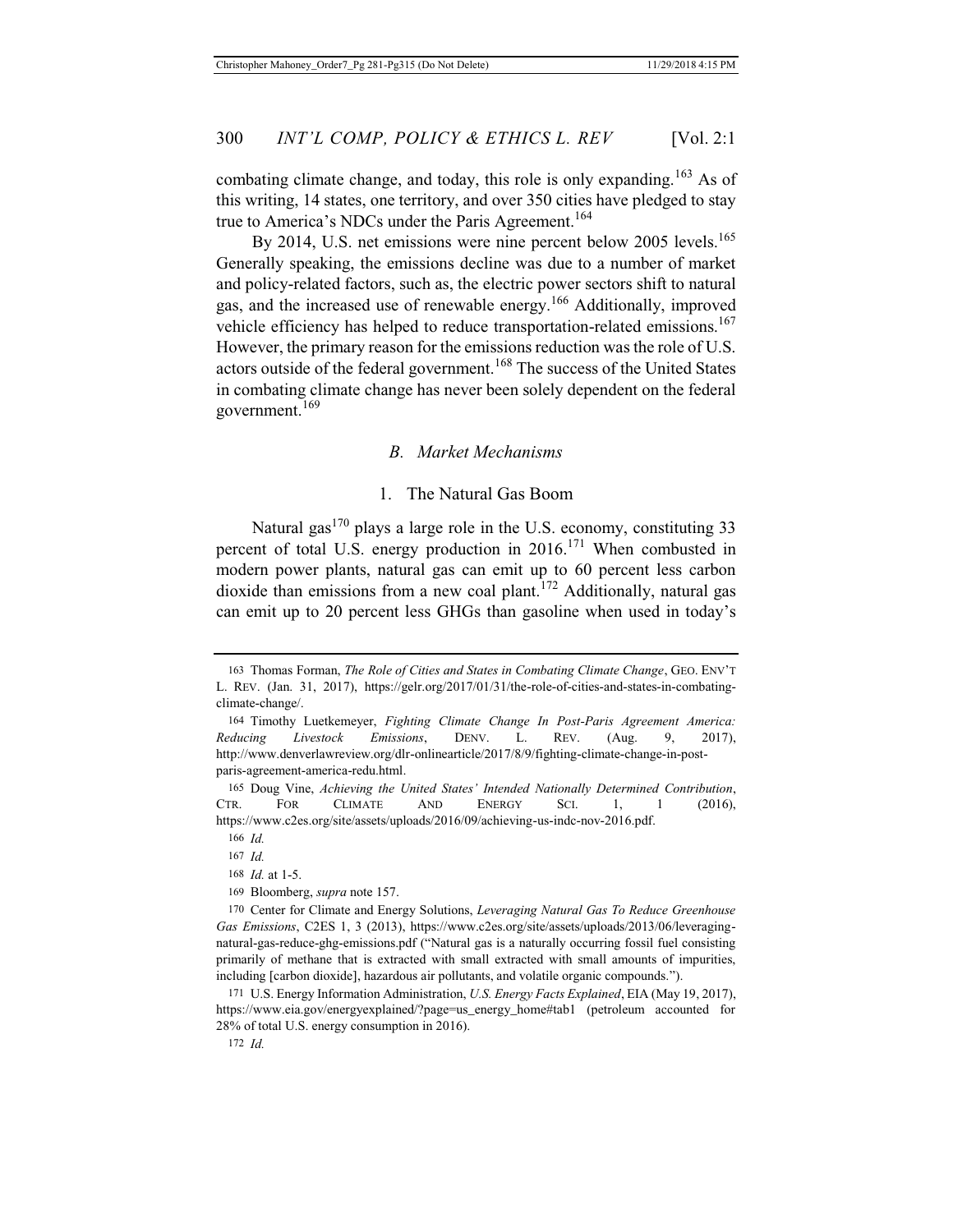cars.173 Due to recent technological advances, the U.S. has seen a boom in natural gas production, which has significantly increased opportunities to help address global climate change in the near to medium future.<sup>174</sup>

Recent technological advances in seismic imaging, horizontal drilling,<sup>175</sup> and hydraulic fracturing<sup>176</sup> have allowed for natural gas extraction from unconventional sources.<sup>177</sup> Since 2009, the United States has been the world's leading natural gas producer.<sup>178</sup> The ample supply of natural gas has created a national surplus and thus the U.S. natural gas market has seen low prices and increased stability.<sup>179</sup> Within the U.S., natural gas is used for residential and commercial heating, electricity production and as feedstock.180 In the near-to mid-term, natural gas will need to continue to serve as a replacement to coal and petroleum in the power, industry and transportation sectors.181 However, as natural gas is a fossil fuel, the expansion cannot be the sole basis for long-term U.S. efforts to address climate change. $182$ 

## 2. Natural Gas Transition

In order to successfully meet the United States formally stated NDCs under the Paris Agreement, natural gas will have to take the market share from other primary fuels, such as, coal in the power sector, petroleum in the transportation sector, and fuel oil in the commercial and residential sectors.<sup>183</sup> The transition to natural gas has been driven by: (1) its flexible use across many sectors, (2) its lower emissions per unit of energy than coal and petroleum, and (3) its domestic production meets all of the United States' annual energy consumption needs.<sup>184</sup> Additionally, in 2009, natural gas and petroleum prices started to diverge, as oil supplies remained tight, and

181 *Id.*

184 *Id.* at 11.

<sup>173</sup> *Id.*

<sup>174</sup> Center for Climate and Energy Solutions, *supra* note 170, at 86.

<sup>175</sup> *Id.* at 4 ("Wells are drilled vertically and then turned horizontally to run within shale formations.").

<sup>176</sup> *Id.* (hydraulic fracking occurs when "a slurry of sand, water, and chemicals is injected into [a] well to increase pressure, break apart the shale to increase permeability, and release the natural gas.").

<sup>177</sup> *Id.*

<sup>178</sup> *Id.* at 6.

<sup>179</sup> *Id.*

<sup>180</sup> *Id.* at 7.

<sup>182</sup> *Id.* 183 *Id.* at 17.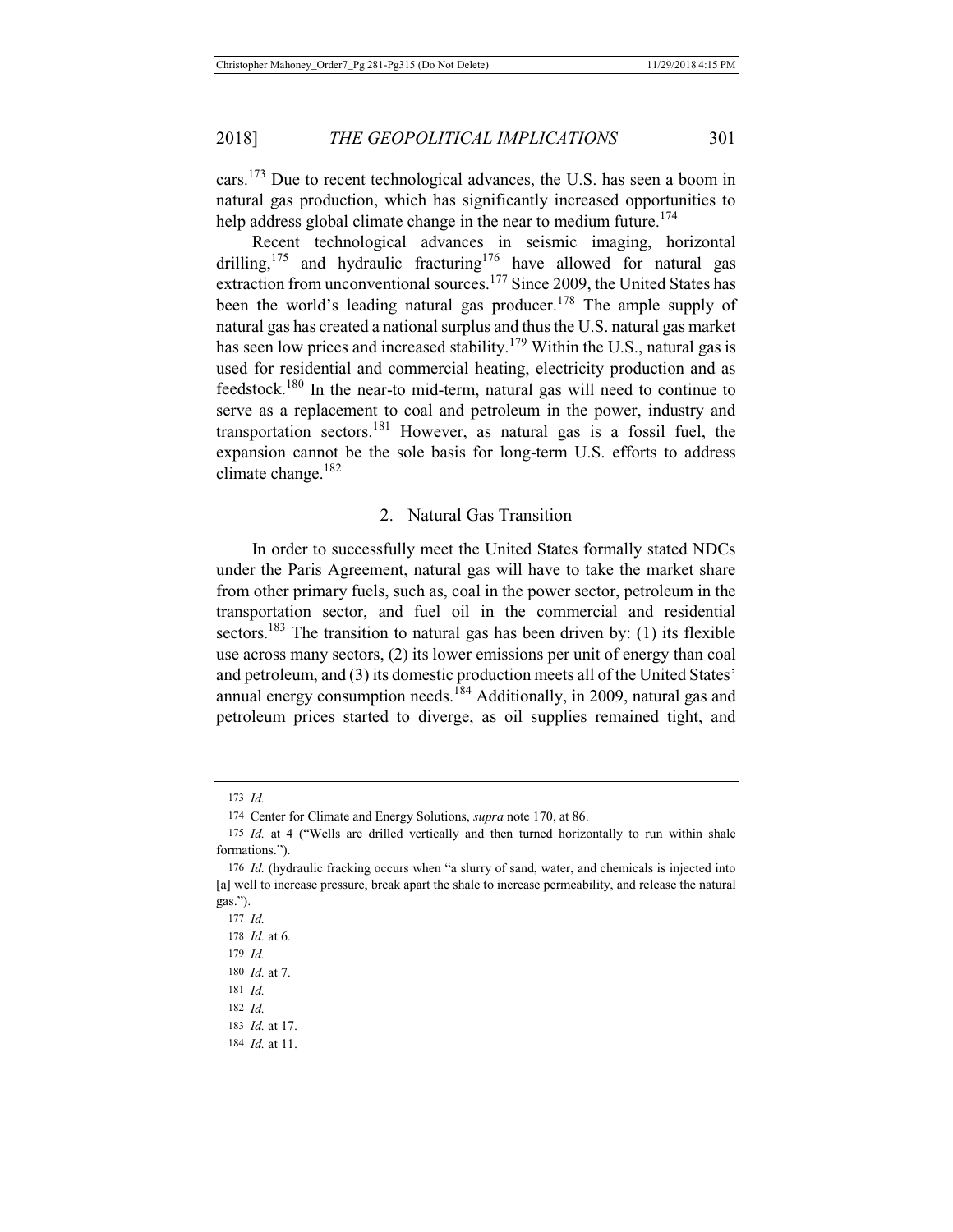natural gas production increased.<sup>185</sup> As a result, "natural costs approximately \$2/MMBTU<sup>186</sup> today, whereas petroleum costs \$18/MMBTU."<sup>187</sup> However, there is still a tension in the natural gas market between whether higher or lower natural gas prices are better for the environment.

The first school of thought is that higher natural gas prices have significant environmental benefits because they allow for renewable energy to be more competitive and thus achieve market penetration.<sup>188</sup> This reduces consumption overall and spurs growth in new energy technologies.<sup>189</sup> However, inexpensive natural gas prices also have significant environmental benefits by displacing coal in the power sector.<sup>190</sup> As coal prices remain high, natural gas has become more cost-effective as a fuel source for utility companies.191 Consequently, low natural gas prices facilitate a market shift from coal and therefore achieve substantial environmental benefits.<sup>192</sup> Given that potential GHGs emission reductions are most significant in the power industry, low natural gas prices are preferred for the short to mid-term future.<sup>193</sup> This type of successful transition was witnessed in Mexico. As natural gas prices decreased due to the American shale boom, Mexico began to import as much cheap gas as possible to replace its dirty fossil fuels with cleaner burning natural gas.194 As a result, more than 25 percent of the country's electricity is powered by American natural gas.195 Further, natural gas imports have helped to improve air quality, reduce GHGs in order to meet its Paris obligations, and freed capital to invest in other markets.<sup>196</sup>

<sup>185</sup> *Id.* at 13.

<sup>186</sup> IndexMundi, *MMBTU*, https://www.indexmundi.com/commodities/glossary/mmbtu (last visited Jan. 16, 2018) (MMBTU is a measure of gas. One MMBTU is equal to one million British Thermal Units (BTU)).

<sup>187</sup> Center for Climate and Energy Solutions, *supra* note 170, at 14.

<sup>188</sup> *Id.* at 16.

<sup>189</sup> *Id*.

<sup>190</sup> *Id*.

<sup>191</sup> *Id.*

<sup>192</sup> *Id.*

<sup>193</sup> *Id.*

<sup>194</sup> Clifford Krauss, *Boom in American Liquefied Natural Gas Is Shaking Up the Energy World*, N.Y. TIMES: ENERGY & ENV'T (Oct. 16, 2017), https://www.nytimes.com/2017/10/16/business/energy-environment/liquified-natural-gas-worldmarkets.html?\_r=0.

<sup>195</sup> *Id.*

<sup>196</sup> *Id.*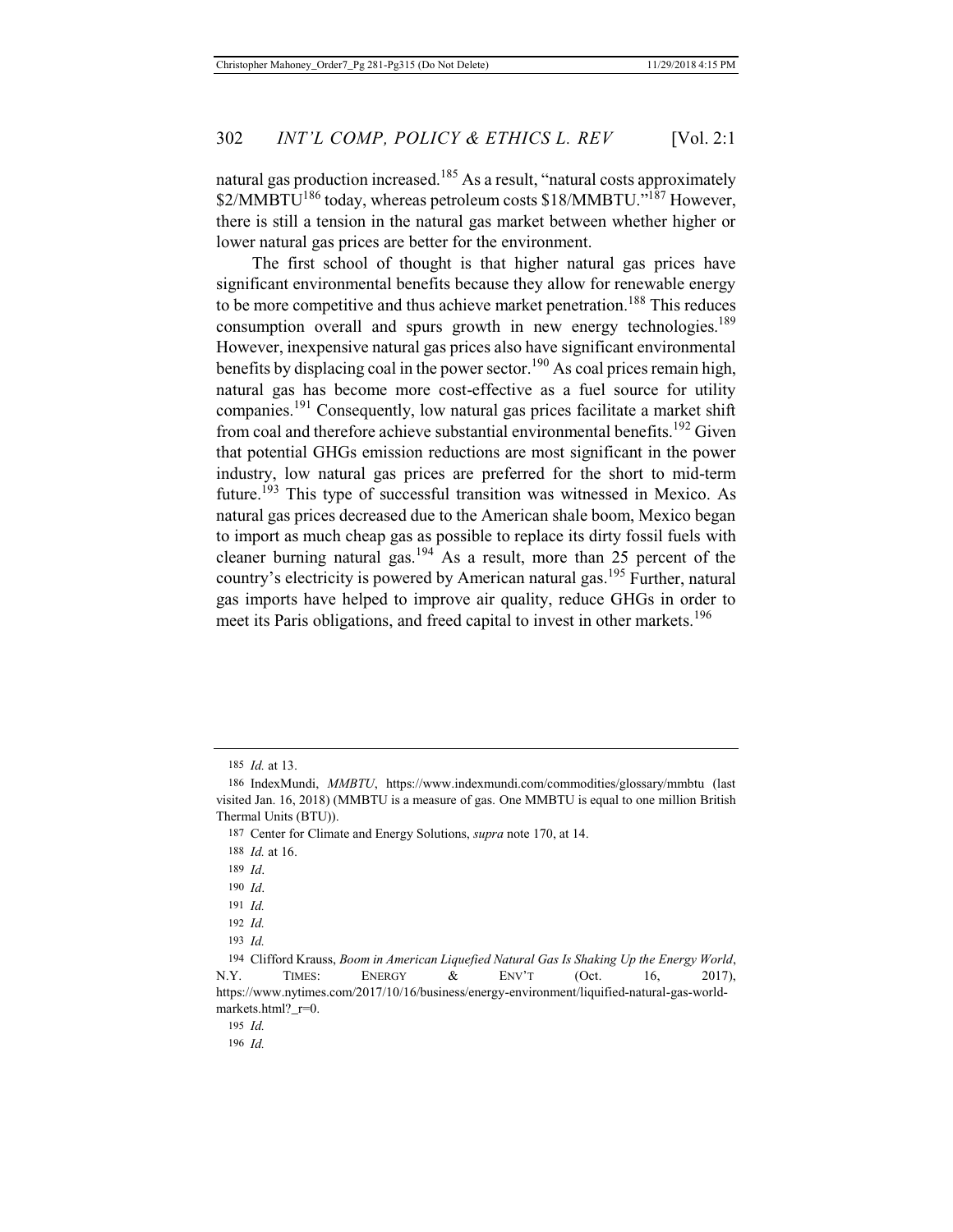## *C. Role of the States*

Cities and states are not new to playing an active role in combating climate change.<sup>197</sup> By 2006, every state had taken steps to address climate change in some fashion.<sup>198</sup> In an address to the China General Chamber of Commerce, former mayor of New York City, Michael Bloomberg said, "We will meet the pledges that the U.S. made in Paris. The reason is simple: Cities, businesses and citizens will continue reducing emissions, because they have concluded...that doing so is in their own self-interest."<sup>199</sup> Historically, state and city efforts have generally focused on electrical power generation, and transportation, as these sectors allow for the use of different regulatory mechanisms.200 For example, power generation and distribution is already regulated by public utility laws with only a handful of point sources of pollution.<sup>201</sup> Additionally, the market largely controls transportation options, and currently, gasoline is the only primary source of fuel for consumption on an industrial scale.<sup>202</sup> However, today, states and cities have pledged to play a greater role by cutting their GHG emissions, increasing the use of renewable sources, and adopting policies and investing in technology that mitigates climate change. $203$ 

## 1. California

The State of California is the United States' leader in combating climate change with legislation aimed at reducing GHG emissions from automobiles, trucks and electrical generators, as well as a mandate to reach 1990 emission levels by the end of the decade.<sup>204</sup> While the contributions of one state may seem trivial in the face of the scope of the problem, California would actually rank as the sixth largest economy in the world, as a measurement of Gross Domestic Product, ahead of France, India, Brazil and Australia.<sup>205</sup> For over 50 years, California has been focused on climate change with its seminal law signed in 2006, California's Global Warming Solutions Act of 2006 (AB

<sup>197</sup> Forman, *supra* note 163.

<sup>198</sup> Daniel Farber, *Climate Change: A U.S. Perspective*, 2 YONSEI L. J. 5 (2011).

<sup>199</sup> Bloomberg, *supra* note 157.

<sup>200</sup> Farber, *supra* note 198, at 7.

<sup>201</sup> *Id.*

<sup>202</sup> *Id.*

<sup>203</sup> Forman*, supra* note 163.

<sup>204</sup> Farber, *supra* note 198, at 5.

<sup>205</sup> Chris Nichols, *California: 6th largest economy in world and one of the highest poverty rates in nation?*, **POLITIFACT** (June 22, 2017, 4:40PM), http://www.politifact.com/california/statements/2017/jun/22/antonio-villaraigosa/does-californiahave-6th-largest-economy-world-and/.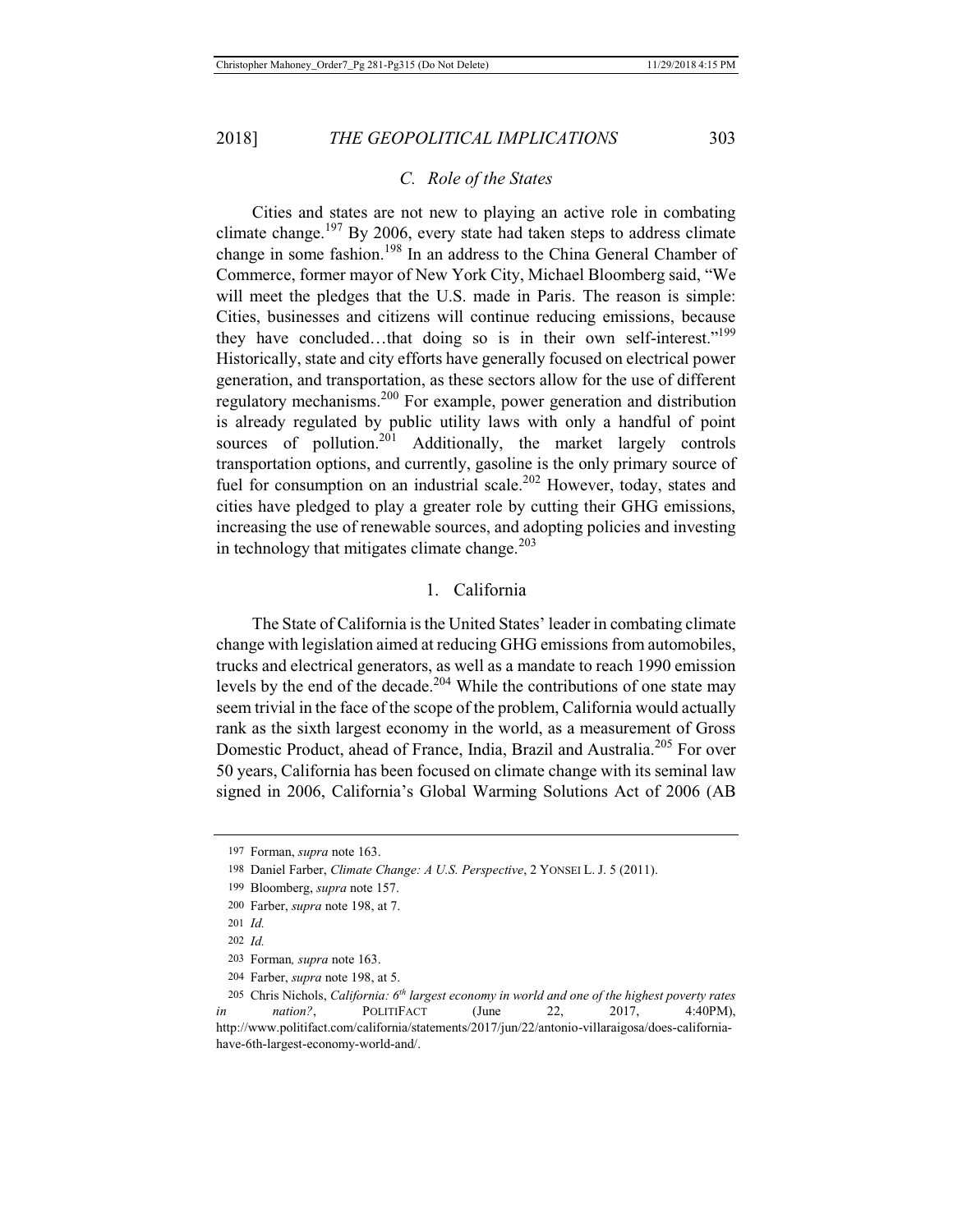32). AB 32 mandates "the California Air Resources Board (CA Board) to set limits to reduce the state's GHG emissions to 1990 levels by the year  $2020.^{206}$  The plan is centered around a cap-and-trade program, which set a limit on carbon pollution, while still providing cost-effective options for businesses to meet their GHG requirements.<sup>207</sup> Furthermore, the CA Board developed early action measures, which officially went into effect on January  $1^{st}$ , 2010. The relevant early action measures include: (1) establishing a low-carbon fuel standard to reduce GHG emissions from the transportation sector by 10 percent by 2020; (2) reducing emissions of automotive refrigerants; (3) increasing capture of methane from landfills; (4) establishing efficiency standards for heavy-duty tractors and trailers and; (5) reducing diesel emission from ports.<sup>208</sup> More recently, California reaffirmed the state's commitment to transition to a clean energy economy with the passage of the Clean Energy & Pollution Reduction Act (SB 350) in 2015.<sup>209</sup> "The legislation requires the state to increase its renewable energy mix to 50 percent and double the energy efficiency of existing buildings by 2030."<sup>210</sup>

Ten years after passing the historical AB 32, California strengthened the limit on GHG emissions with the passage of SB  $32<sup>211</sup>$  SB 32 raised the goal for GHG emissions to 40 percent below 1990 levels by 2030.<sup>212</sup> In order to reach these goals, the California Air Resources Board released a plan that continues to shift the state economy from dependence on fossil fuels to a sustainable future.<sup>213</sup> The plan calls for an extension of the state's cap-andtrade program, low-carbon fuel standard, and regulations requiring additional low-emission vehicles.<sup>214</sup> Furthermore, the plan will add  $4.2$ million zero-emission vehicles in the state, and implement a 20 percent

<sup>206</sup> Erwin Chemerinsky et al., *California, Climate Change, and the Constitution*, 37 ENVTL. L. REP. 10053, 10053 (2007).

<sup>207</sup> Erica Morehouse, *California's ambitious new climate commitments follow 10 years of success*, ENV. DEF. FUND BLOG (Sept. 1, 2016), http://blogs.edf.org/climatetalks/2016/09/01/californias-ambitious-new-climate-commitmentsfollow-10-years-of-success/?\_ga=2.55250344.2009019769.1514996470- 1905306518.1514996470.

<sup>208</sup> Cal. Exec. Order No. S-01-07 (Jan. 18, 2007), http://www.arb.ca.gov/fuels/lcfs/eos0107.pdf, *archived at* http://perma.cc/9GB2-R2T3.

<sup>209</sup> Environmental Defense Fund, *California leads fight to curb climate change*, https://www.edf.org/climate/california-leads-fight-curb-climate-change (last visited Jan. 3, 2017).

<sup>210</sup> *Id.*

<sup>211</sup> *Id.*

<sup>212</sup> *Id.*

<sup>213</sup> Alejandro Lazo, *California Aims for 40% Reduction in Greenhouse Gases by 2030*, WALL ST. J. (Jan. 20, 2017), https://www.wsj.com/articles/california-aims-for-40-reduction-ingreenhouse-gases-by-2030-1484966197#print.

<sup>214</sup> *Id.*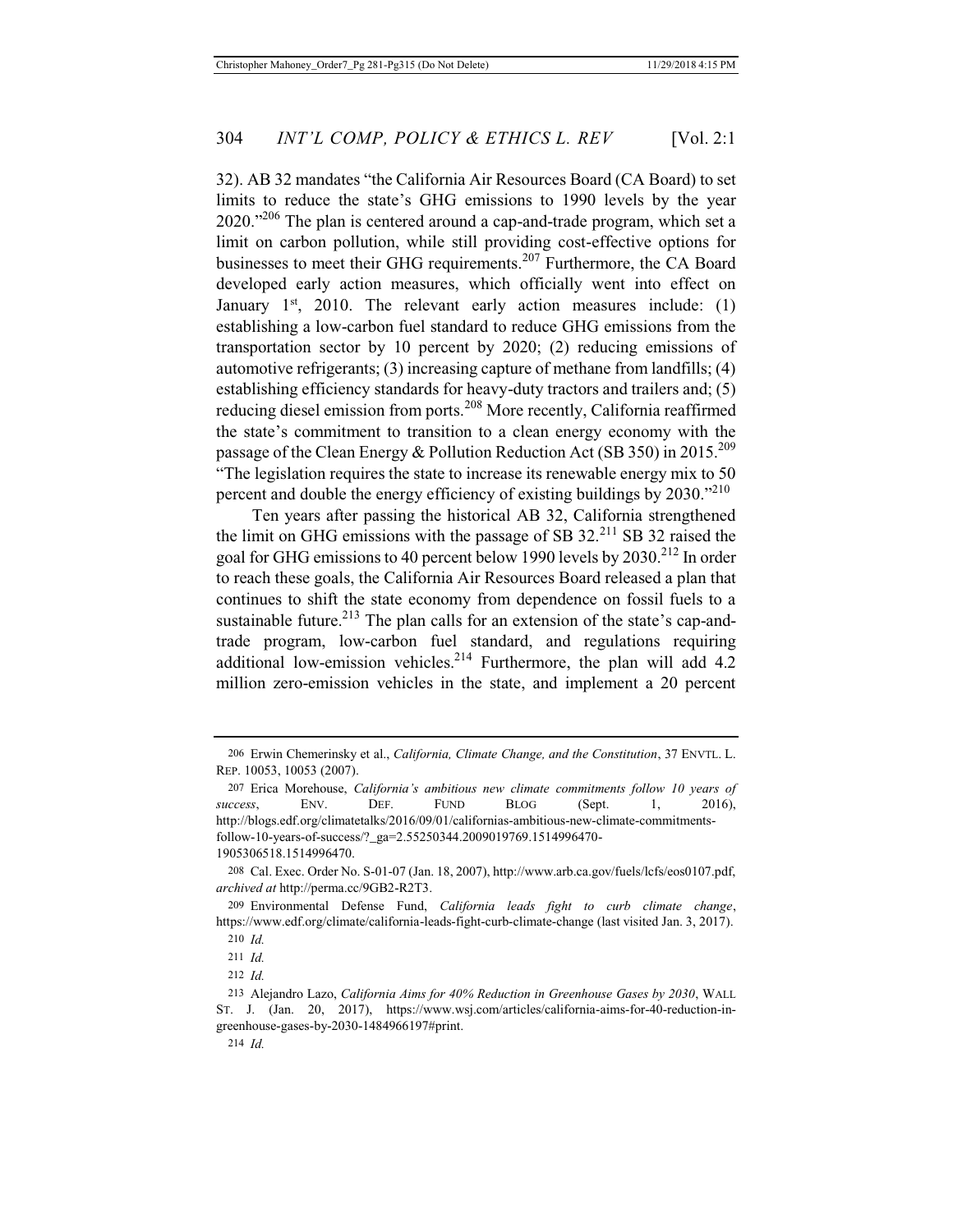reduction of GHGs from the state's refineries.<sup>215</sup> To accomplish this goal, the state has incentivized the purchase of eco-friendly electric vehicles by increasing rebates and adding more vehicle charging stations.<sup>216</sup> Currently, California is ahead of schedule in meeting the  $2020$  targets.<sup>217</sup> As a result, regulators expect that in 2020 California will exceed its own requirements by an amount that is "equivalent to taking 3.3 coal burning power plants offline for one year."<sup>218</sup>

In addition to being ahead of schedule, California is showing the world that carbon reductions can be economically beneficial.<sup>219</sup> Historically, economic growth has been accompanied by a corresponding increase in emissions; however, California is charting a different course, as the state's Gross State Product has increased steadily while emissions have continued to fall.<sup>220</sup> The state's success has attracted numerous partners, which culminated in the showcase of a global Memorandum of Understanding (MOU) at the end of the Paris negotiations in  $2015$ <sup>221</sup> This MOU brought together over 100 states, provinces and cities, representing a quarter of the world economy, who pledged to "reduc[e] greenhouse gas emission to at least 80 [percent] below 1990 levels by 2050, or to less than 2 metrics tons per capita by 2050."222 Finally, California is also working directly with Canada to implement a joint cap-and-trade program, while simultaneously sharing information with China and Mexico on carbon pricing.<sup>223</sup>

Although California's success has been nothing short of the gold standard, it is worth noting that the Trump Administration could potentially undermine California's climate policies.<sup>224</sup> For example, the Trump Administration could slash funding to the state's large research community. Any loss of funding would effectively inhibit the continued development of climate science and energy research.<sup>225</sup> Furthermore, the administration could simply nullify California's regulations on air emissions and fuel

215 *Id.*

- 217 Morehouse, *supra* note 207.
- 218 *Id.*
- 219 *Id.*
- 220 *Id.*
- 221 *Id.*
- 222 *Id.*

223 *Id.*

225 *Id.*

<sup>216</sup> Forman, *supra* note 163, at 2.

<sup>224</sup> Adam Nagourney & Henry Fountain, *California, at the Forefront of Climate Fight, Won't Back Down to Trump*, N.Y. TIMES: U.S. (Dec. 26, 206), https://www.nytimes.com/2016/12/26/us/california-climate-change-jerry-brown-donaldtrump.html.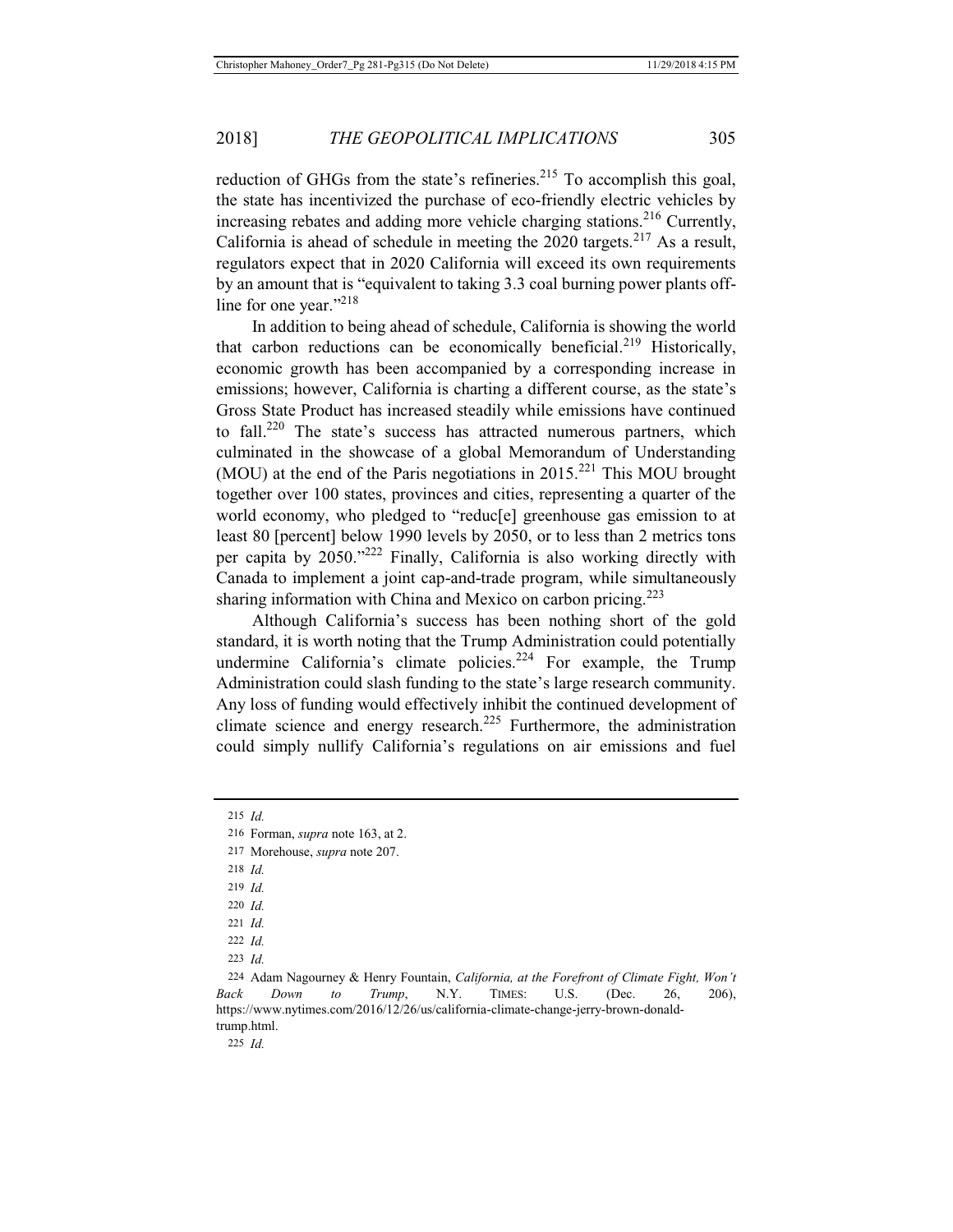standards.<sup>226</sup> The Trump Administration has already taken the first steps by seeking to revoke California's Clean Air Act waiver.<sup>227</sup> The Administration's proposed revision to Obama-era standards would revoke California's authority to self-regulate and erase the mandate for electric car sales, and instead will cap the federal-fuel economy standards at the 2020 level. This is of particular significance because 12 other states now follow California's fuel emissions standards, which has effectively created a coalition of states that comprises over 130 million citizens and a third of the domestic automobile market.<sup>228</sup> As the de facto leader of this 13 state "coalition," California effectively posses a significant amount of leverage over the federal government making any political effort to weaken their current fuel standards an uphill battle, and one that will end up in the courts.229

## 2. United States Climate Alliance

The United States Climate Alliance (the "Alliance") is a bipartisan response to the federal government's decision to withdraw the U.S. from the Paris Agreement.<sup>230</sup> The coalition, made up of 14 states, and Puerto Rico, is committed to upholding the objectives of the Paris Agreement within their borders or exceeding the targets of the federal Clean Power Plan.<sup>231</sup> Together, Alliance members account for "40 percent of U.S. GDP, at least \$7 trillion dollars of combined economic activity, and 1.3 million clean energy jobs."<sup>232</sup> The Alliance members are leading the nation in fighting climate change across the power, buildings and transportation sectors.<sup>233</sup>

Alliance members are combating climate change in the power sector through the use of multiple mechanisms. First, all Alliance members have renewable portfolio standards in place.<sup>234</sup> These standards mandate utilities

229 Nagourney & Fountain, *supra* note 224.

<sup>226</sup> *Id.*

<sup>227</sup> Ryan Beene et al., *Trump moves forward to end California's authority to set clean-air standards, mandate electric-car sales*, LOS ANGELES TIMES: BUSINESS (July 23, 2018), http://www.latimes.com/business/la-fi-trump-california-clean-air-20180723-story.html#.

<sup>228</sup> Hiroko Tabuchi, *U.S. Climate Change Policy: Made in California*, N.Y. TIMES: CLIMATE (Sept. 27, 2017), https://www.nytimes.com/2017/09/27/climate/california-climate-change.html.

<sup>230</sup> U.S. Climate Alliance, *States United For Climate* Action, https://www.usclimatealliance.org/#about-section (last visited Jan. 5, 2017).

<sup>231</sup> *Id.*

<sup>232</sup> U.S. Climate Alliance, *2017 Annual Report: Alliance States Take the Lead*, U.S. CLIMATE ALL.  $1, \t 3 \t (2017),$ https://static1.squarespace.com/static/5a4cfbfe18b27d4da21c9361/t/5a5e7f169140b79e6fe04f50/

<sup>1516142359401/</sup>USCA\_Climate\_Report-V2A-Online-RGB.PDF.

<sup>233</sup> *Id*.

<sup>234</sup> *Id*.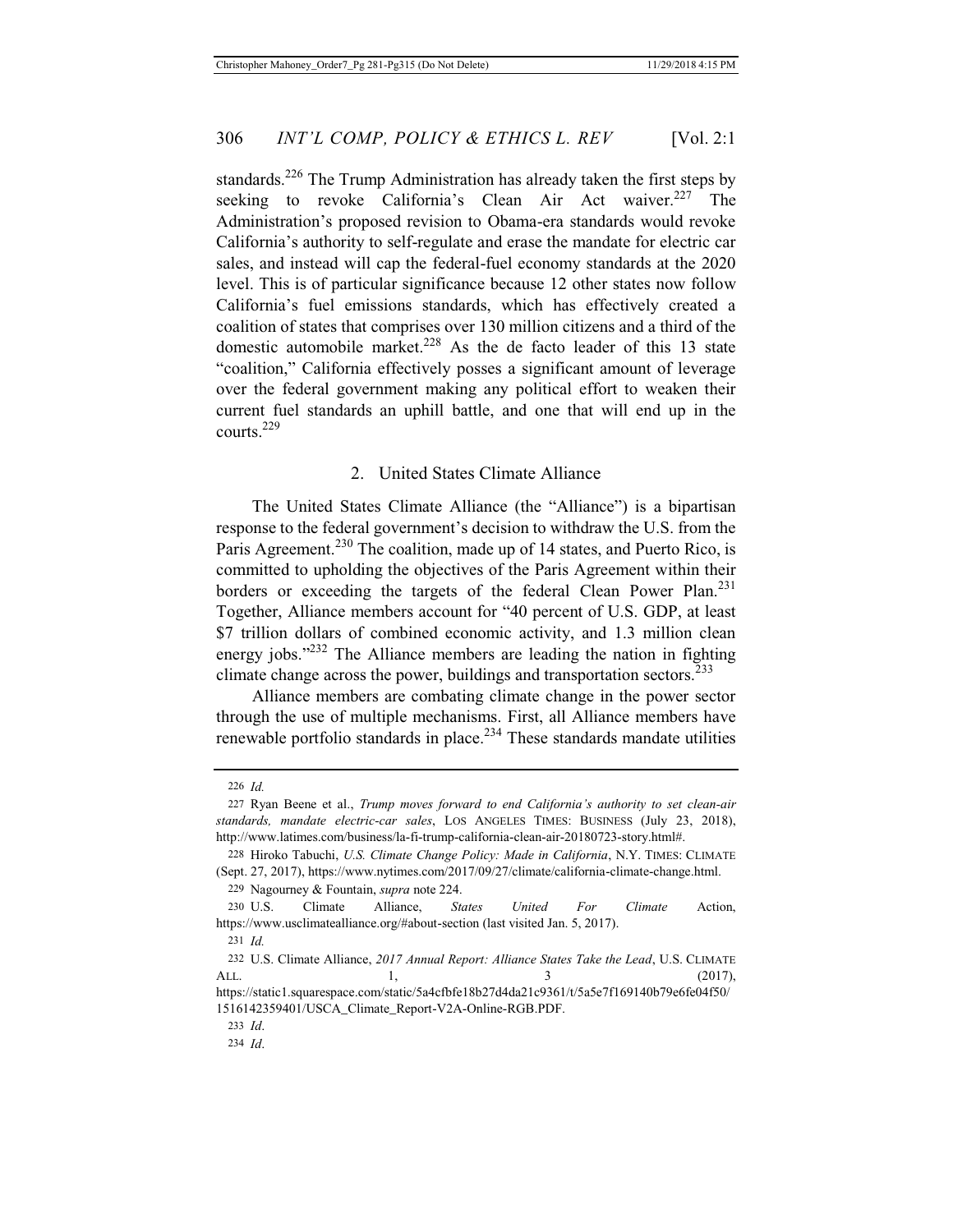to sell a specific percentage of renewable energy, and directly facilitate the nation's \$44 billion market for renewable energy.235 Additionally, Alliance members have attracted nearly \$100 billion in renewable energy investment since 2011, and now collectively generate more than half the Alliance's electricity from carbon neutral sources.<sup>236</sup> In the buildings sector, Alliance members lead the country in ambitious energy codes and standards, and member states contain 45 percent of Leadership in Energy and Environmental Design certified green buildings within their borders. $237$ Finally, in the transportation sector, Alliance states accounted for over 70 percent of the zero emission vehicles sold nation-wide in 2016.<sup>238</sup> The Alliance is an example of a successful multi-faceted partnership that brings together many states, cities and localities. Between 2005 and 2015, Alliance states collectively reduced net GHG emission at a rate that was 5 percent greater than the rest of the country.<sup>239</sup> Furthermore, these states did not sacrifice economic growth. During that same time period, the combined economic output of Alliance states outpaced the rest of the country by two percent, and the Alliance states expanded twice as fast as the rest of the country, when compared on a per capita basis.<sup>240</sup> The efforts by Alliance states are further proof that combating climate change does not mean sacrificing economic development. Building on a successful track record, Alliance states are now driving new clean energy jobs, energy efficiency and economic growth. Under the current policies, Alliance states are projected to meet their Paris Agreement goals and achieve a combined 24-29 percent reduction below 2005 levels by  $2025.^{241}$ 

#### *D. The World Stage is Set*

While United States actors continue to help combat climate change, the lack of visible federal leadership on the global stage is a cause for concern. As countries continue to approach climate change, there is the distinct possibility for divergence. For example, Ranping Song, an expert on climate policies, points out that "China [sees] climate change as an opportunity."<sup>242</sup>

<sup>235</sup> Jocelyn Durkay, *State Renewable Portfolio Standards and Goals*, NSCL (Aug. 1, 2017), http://www.ncsl.org/research/energy/renewable-portfolio-standards.aspx.

<sup>236</sup> U.S. Climate Alliance, *supra* note 230.

<sup>237</sup> *Id.*

<sup>238</sup> *Id.*

<sup>239</sup> *Id*. at 6.

<sup>240</sup> *Id.*

<sup>241</sup> *Id.*

<sup>242</sup> John Upton, *China, India Become Climate Leaders as West Falters*, CLIMATECENTRAL (Apr. 24, 2017), http://www.climatecentral.org/news/china-india-climate-leaders-west-falters-21377.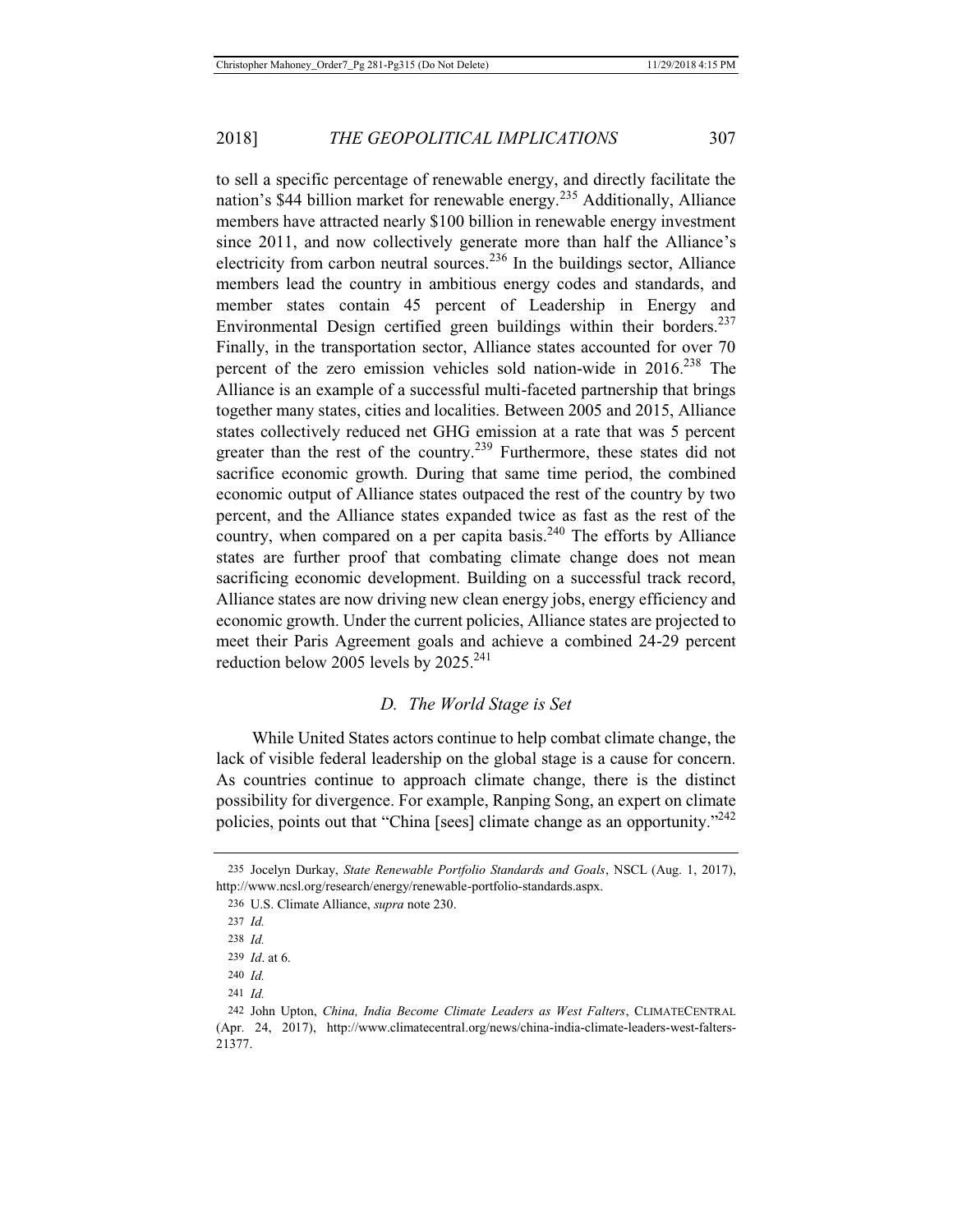This is almost the opposite of the U.S., which has gone from being a global champion on climate change to advocating for renewed use of fossil fuels.<sup>243</sup> As a result, it appears that the world is primed for a shift in global power.

According to the Podobnik Theory, there are three dynamics necessary for a shift in global power.<sup>244</sup> They are: (1) geopolitical rivalry, (2) commercial competition, and  $(3)$  social conflict.<sup>245</sup> Given the unsustainable global reliance on fossil fuels, economic competition between China and the United States, and social conflict in the form of anthropogenic climate change, the stage is set for a global energy system transition.

#### VI. THE PEOPLE'S REPUBLIC OF CHINA

#### *A. The New Ambition*

The People's Republic of China (China) is successfully capitalizing on the leadership vacuum created by President Trump's withdrawal of the United States from the Paris Agreement.<sup>246</sup> China's new ambition is to bypass the United States and become the global leader in clean energy.<sup>247</sup> If successful, China would win the economic and diplomatic spoils that the United States and some EU countries have long enjoyed.<sup>248</sup> As the U.S. retreats on the global stage, China is focusing on reshaping the renewable energy sector, and their expertise will form the infrastructure backbone for countries needing to meet their climate goals.<sup>249</sup> This was no more evident than by the fact that China made a record \$32 billion in overseas renewable energy investment deals in  $2016^{250}$ 

247 *Id.*

248 *Id.*

249 *Id.*

<sup>243</sup> *Id.*

<sup>244</sup> *See* BRUCE PODOBNIK, GLOBAL ENERGY SHIFTS: FOSTERING SUSTAINABILITY IN A TURBULENT AGE 1-240 (2006).

<sup>245</sup> *See id.*

<sup>246</sup> Keith Bradsher, *China Looks to Capitalize on Clean Energy as U.S. Retreats*, N.Y. TIMES: BUSINESS DAY (June 5, 2017), https://www.nytimes.com/2017/06/05/business/energyenvironment/china-clean-energy-coal-pollution.html.

<sup>250</sup> Institute for Energy Economic and Financial Analysis, *IEEFA Report: China Set to Dominate U.S. in Global Renewables Boom; \$32 Billion in Overseas Investments in 2016 Alone*, INST. FOR ENERGY ECON. & FIN. ANALYSIS (Jan. 6, 2017), http://ieefa.org/ieefa-report-china-setdominate-%E2%80%A8global-renewable-energy-boom-expands-lead-u-s/.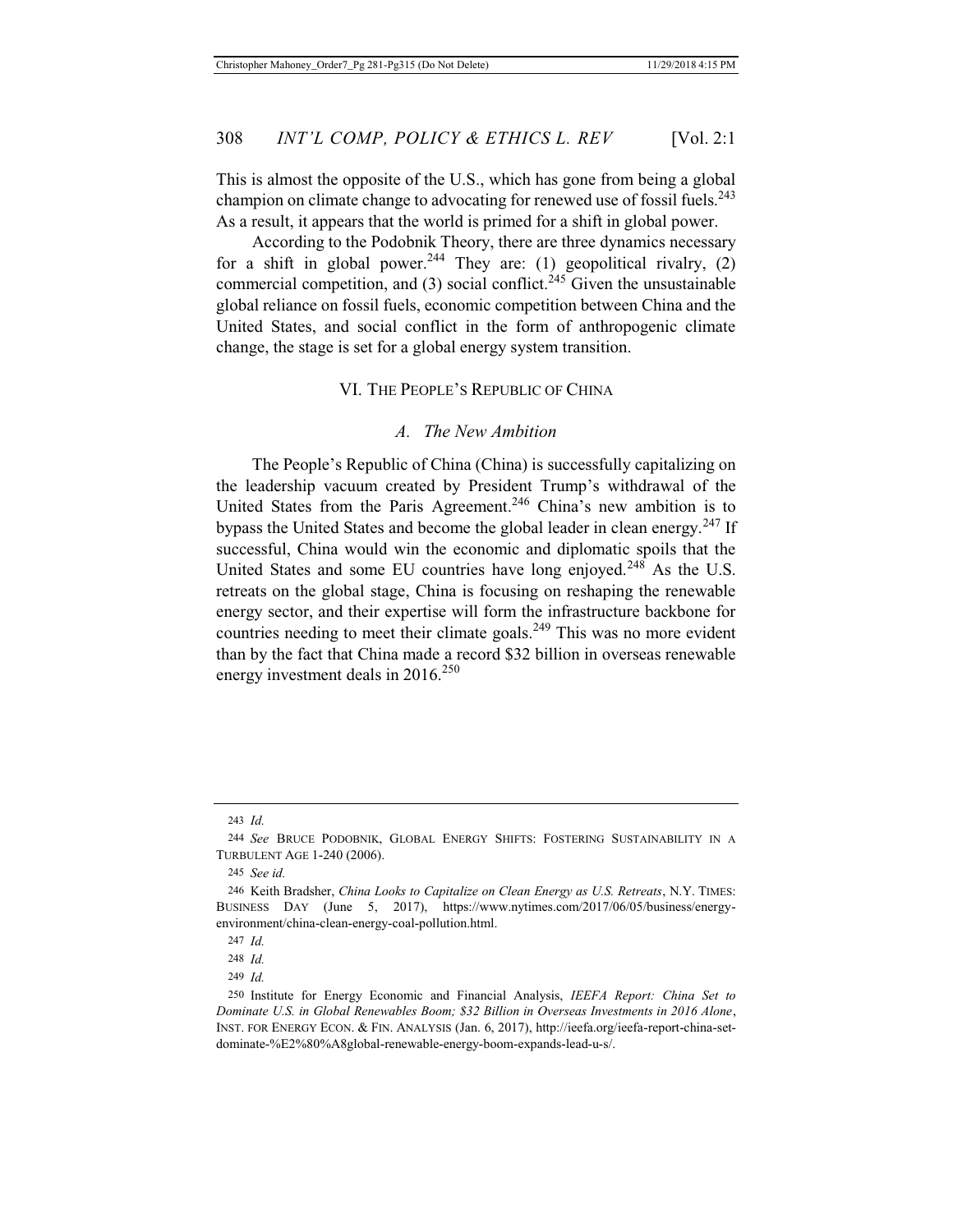## 1. How Did China Bypass the United States?

Between 2015 and 2021, it is predicted that China will install 36 percent of all global solar energy and 40 percent of all wind energy.<sup>251</sup> Currently, five of the world's six largest solar-module manufacturing firms are located in China, and in a time when U.S. solar firms are recalling global staff, China is building yet another billion dollar solar module facility.<sup>252</sup> Finally, China also boasts the world's largest wind-turbine manufacturer.<sup>253</sup> China has positioned itself on the cusp of renewable energy global dominance through a unique approach to foreign direct investment (FDI) that directly differed from its East Asian neighbors, such as Japan, Korea, and Taiwan.<sup>254</sup> Further, unlike political leaders in Europe or the U.S., China does not link moral duty with climate action.<sup>255</sup> Rather, China will employ global climate leadership to pursue their immediate goals of national economic development, control of energy infrastructure, and to increase the global economic competitiveness of Chinese industry.<sup>256</sup> China's current dominance of the global renewables sector can be traced back to their acceptance into the World Trade Organization (WTO) in 2001.<sup>257</sup>

Since the early-to-mid 2000s, China has permitted expansive FDI to structure international competition in ways that allow China to gain access to foreign technology, increase the national technology base, encourage indigenous technology and production capacity, and promote domestic industry.<sup>258</sup> By exercising this strategy, China manages to retain political control and regulatory capacity and to modernize, and transform its economic system through international integration.<sup>259</sup> China has successfully used this pattern of courting FDI, absorbing the technology, and then adding value to shape the development of its wind and solar energy industries.

<sup>251</sup> Tim Buckley & Simon Nicholas, *China's Global Renewable Energy Expansion*, INST. FOR ENERGY ECON. & FIN. ANALYSIS 1, 2 (2017), http://ieefa.org/wp-content/uploads/2017/01/Chinas-Global-Renewable-Energy-Expansion\_January-2017.pdf.

<sup>252</sup> *Id.*

<sup>253</sup> *Id.*

<sup>254</sup> Roselyn Hsueh, *Why is China suddenly leading the climate change effort? It's a business decision*, WASHINGTON POST (June 23, 2017), https://www.washingtonpost.com/news/monkeycage/wp/2017/06/22/why-is-china-suddenly-leading-the-climate-change-effort-its-a-businessdecision/?utm\_term=.8d18d2e1c673.

<sup>255</sup> ROSELYN HSUEH, CHINA'S REGULATORY STATE: A NEW STRATEGY FOR GLOBALIZATION 18-25 (2011).

<sup>256</sup> HSUEH, *supra* note 254.

<sup>257</sup> *Id.*

<sup>258</sup> HSUEH, *supra* note 254, at 19-21.

<sup>259</sup> *Id.*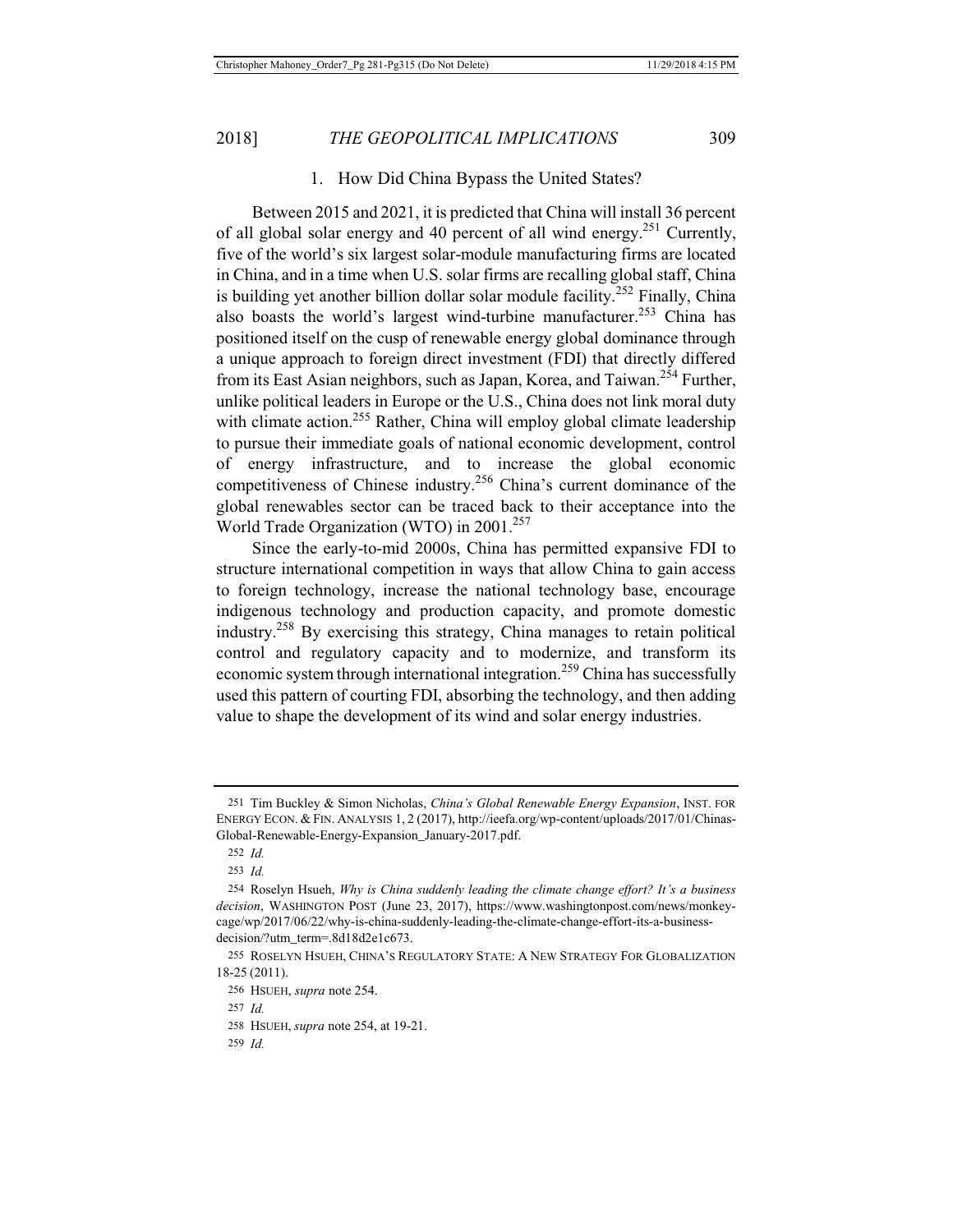For example, from 2001-2005, the Chinese government successfully attracted foreign direct investment for renewable energy through the introduction of concessions such as the Wind Power Concession (WRC). The WRC was an effort to lower the cost of large-scale industrial wind farms through competition.<sup>260</sup> The basic concept was to spur international private sector investment by providing incentives and government subsidies for developers.<sup>261</sup> Additionally, China mandated that foreign developers form joint ventures with Chinese partners, which helped increase Chinese technical expertise, and systematize technical standards for the domestic market.<sup>262</sup> Once investment and market opportunities were created, the Chinese government re-regulated to promote indigenous energy production.263 In strategic sectors like renewable energy, China centralized control of the industry and strictly managed the level and direction of FDI.<sup>264</sup> This was witnessed in 2005 when China's National Development and Reform Commission increased the local content requirement<sup>265</sup> to 70 percent for all wind turbines installed in China.<sup>266</sup> As a result, foreign companies constructed factories, and instructed Chinese employees on how to create, build and construct propellers and electronic controls.<sup>267</sup> By the time that China faced a WTO challenge over the requirements they had already dropped the restrictions, but foreign wind producers domestic inputs had already far exceeded the former requirement of 70 percent.<sup>268</sup> Similar strategies have been observed in the solar industry where state-owned companies like Xinjiang Goldwind Science & Technology Co. Ltd. (Goldwind) and Ming Yang began as domestic supply chains before emerging as top ten solar producers after purchasing Western technology, or creating foreign partnerships.<sup>269</sup> Through policy support and improvement in manufacturing standards, the Chinese government has been encouraging more Chinese companies to invest in renewable projects.

269 *Id.*

<sup>260</sup> National Renewable Energy Laboratory, *Renewable Energy in China: Grid Connected Wind Power in China*, U.S. DEP'T OF ENERGY 1,2 (Apr. 2004), https://www.nrel.gov/docs/fy04osti/35789.pdf.

<sup>261</sup> R.K. Raufer & S.J. Wang, *Wind Resource Concession Approach in China*, 22 IEEE POWER ENG'G. REV. 12, 12 (2002).

<sup>262</sup> HSUEH, *supra* note 254.

<sup>263</sup> *Id.*

<sup>264</sup> *Id.*

<sup>265</sup> World Trade Organization, *Agreements on Trade Related Investment Measures*, https://www.wto.org/english/tratop\_e/invest\_e/invest\_info\_e.htm (last visited Jan. 16, 2018) (local content requirements require the purchase of certain products from domestic sources).

<sup>266</sup> HSUEH, *supra* note 254.

<sup>267</sup> *Id.*

<sup>268</sup> *Id.*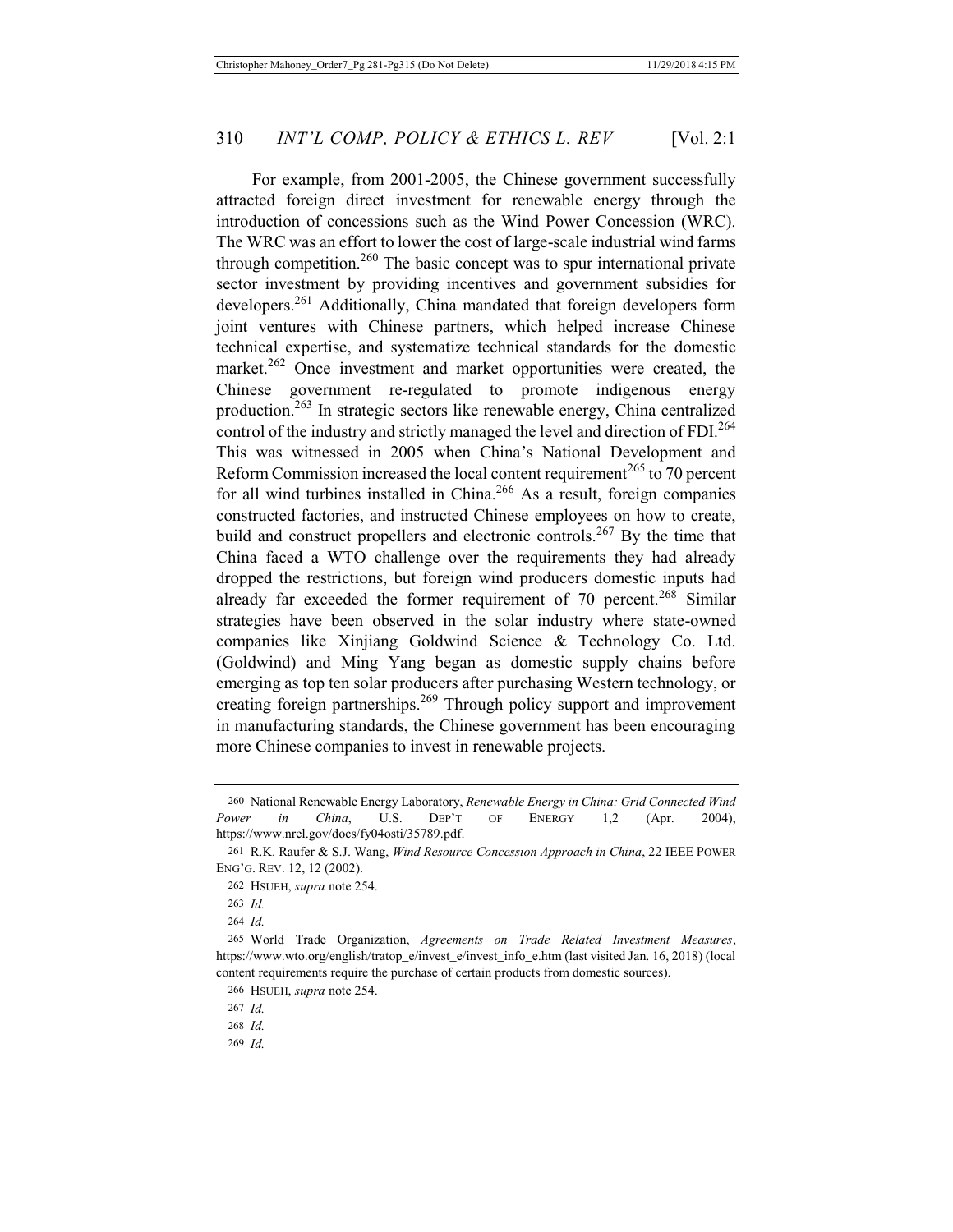Through myriad investment programs, China has created a renewable energy environment that will drive countries to buy from Chinese companies, giving China an economic edge.<sup>270</sup> China is actively pursuing a "Going Global" strategy in conjunction with its "Made in China 2025" and "One Belt, One Road" programs.271 The "Made in China 2025" program calls for significant spending on clean-energy research and development as a means to bolster the economy. Accordingly, state-owned banks are pouring in hundreds of millions of dollars each year into technologies like solar and wind.<sup>272</sup> In 2016, China's government spent nearly \$1 billion more in renewable energy research and development than that of the United States.<sup>273</sup> The "One Belt, One Road" program is a global policy, which aims to nurture economic ties with Asia, the Middle East, East Africa and Eastern Europe through infrastructure building in the form of clean-energy projects.<sup>274</sup> China is investing more money in overseas renewables than any other country in the world.<sup>275</sup> Increasingly, Chinese companies are taking the lead in global renewable energy value chains, and the State Grid Corporation of China (SGCC) has planned to develop an energy grid that draws on renewable energy from around the world.<sup>276</sup>

## 2. Chinese Major Players

China will be able to make over a third of all wind and solar energy investments between 2015-2021 because of their state-owned major players.277 China already has an impressive number of state-owned major players that hold significant presence and influence on renewable energy

<sup>270</sup> Keith Bradsher, *China Looks to Capitalize on Clean Energy as U.S. Retreats*, N.Y. TIMES: BUSINESS DAY (June 5, 2017), https://www.nytimes.com/2017/06/05/business/energyenvironment/china-clean-energy-coal-pollution.html.

<sup>271</sup> Buckley & Nicholas, *supra* note 251, at 1.

<sup>272</sup> *See id.*

<sup>273</sup> Angus McCrone et al., *Global Trends In Renewable Energy Investment 2017*, FRANKFURT SCH. – UNEP COLLABORATING CENTRE FOR CLIMATE & SUSTAINABLE ENERGY FIN. 1, 23-26  $(\frac{2017}{}, \frac{h}{\sqrt{2}})$ 

centre.org/sites/default/files/publications/globaltrendsinrenewableenergyinvestment2017.pdf.

<sup>274</sup> *See* Jocelyn Timperley, *China leading on world's clean energy investment, says report*, CARBONBRIEF: INTERNATIONAL POL'Y (Jan. 9, 2018, 7:53 PM), https://www.carbonbrief.org/china-leading-worlds-clean-energy-investment-says-report; *see also*  Criselda Diala-McBride, *OBOR and the future of energy trade*, ENIDAY, https://www.eniday.com/en/sparks\_en/obor-china-global-energy-map/ (last visited Feb. 2, 2018).

<sup>275</sup> Jiang Kejun & Jonathan Woeztzel, *How China is leading the renewable energy revolution*, WORLD ECON. FORUM (Aug. 29, 2017), https://www.weforum.org/agenda/2017/08/how-china-isleading-the-renewable-energy-revolution.

<sup>276</sup> *Id.*

<sup>277</sup> Buckley & Nicholas, *supra* note 251, at 2.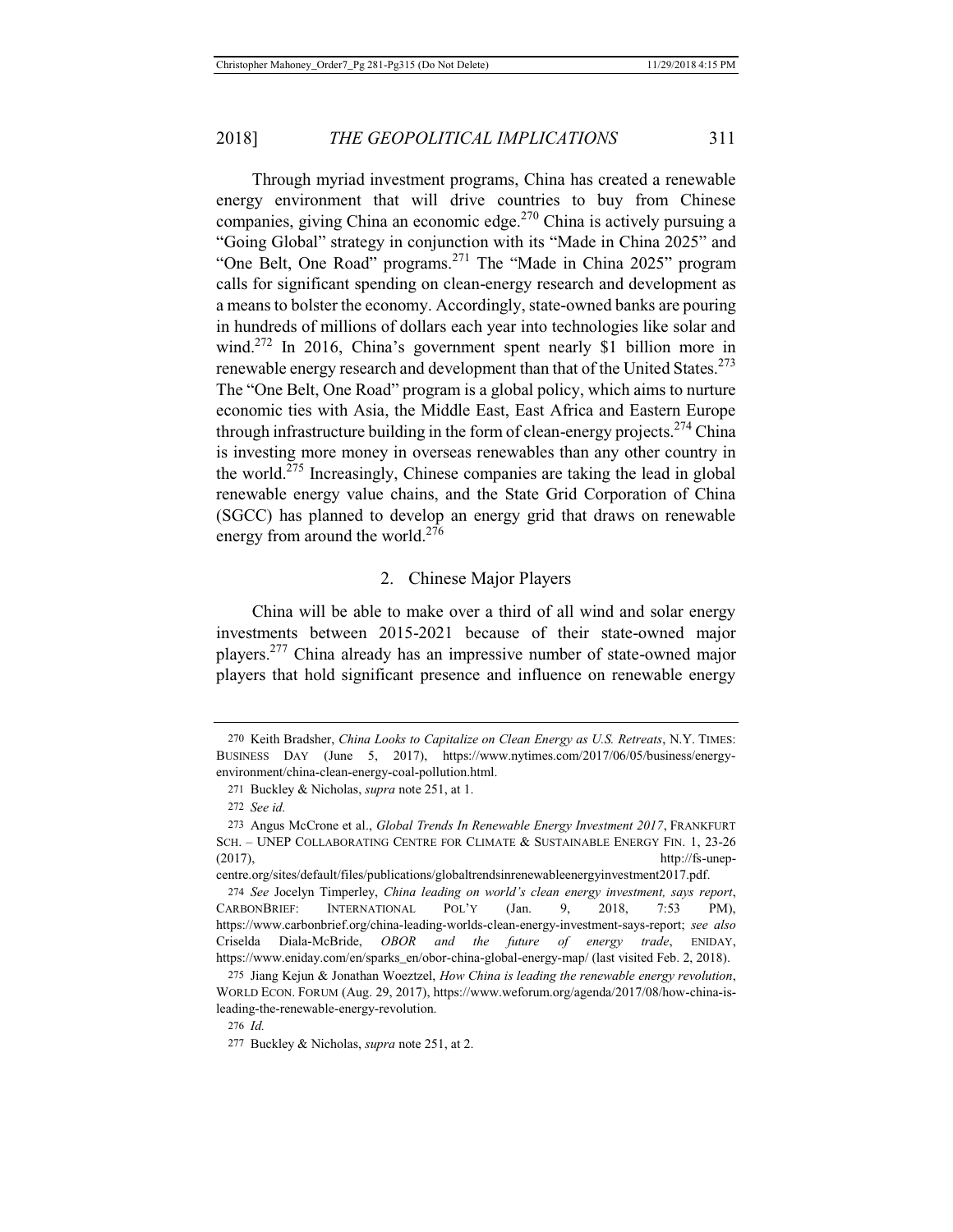investment around the world.<sup>278</sup> The SGCC, second on the 2016 Global Fortune 500 list, is the world's largest electricity utility company serving more than one billion customers.<sup>279</sup> The SGCC is wholly owned by government of China, and has annual revenue larger than that of Boeing and Apple combined.<sup>280</sup> The SGCC has a significant presence in Australia, Brazil, Italy, Portugal, Greece and the Philippines, and plans to expand into South America, Africa and Asia.<sup>281</sup> Its global vision is for the creation of a borderless network of transmission lines that can carry electricity between countries allowing for the transition of energy from areas with high renewables sources to those with energy demand.282 Additionally, Goldwind is the largest wind turbine manufacturing company in the world.<sup>283</sup> Owned in part by the state-owned China Three Gorges Corporation, Goldwind has a presence across the U.S., Australia, Panama, Romania, Pakistan, Thailand, Ecuador and Chile.<sup>284</sup> Goldwind is rapidly progressing to be the global leader in both wind turbine supply and installation, and seeks to become the leading international provider in clean energy and clean energy solutions.285 For example, under the "One Belt, One Road" program, Goldwind built on its initial successes in Pakistan, and now holds the rights to construct over onethird of all the planned wind energy projects in the country.<sup>286</sup>

In the solar energy sector, China has multiple solar power companies that are annually in the top six in the world in terms of size and business.<sup>287</sup> For example, in 2016, Jinko Solar (JKS) became the world's largest solar module supplier.<sup>288</sup> Like many other successful Chinese renewable energy companies, JKS has been effective in expanding across multiple geographies creating a large diversified customer base.<sup>289</sup> This has allowed JKS to become the world leader in solar module production by leveraging its innovate products into brand recognition and robust sales.<sup>290</sup> JKS has manufacturing plants in Malaysia, South Africa and Portugal, and claims to

278 *Id.* at 9. 279 *Id.* 280 *Id.* 281 *Id.* 282 *Id.* 283 *Id*. at 20. 284 *Id.* 285 *Id.* 286 *Id.* 287 *See id.* at 22-25. 288 Joshua S. Hill, *Jinko Solar Surpasses Trina Solar As World's Leading Solar PV Module Suppler In 2016*, CLEAN TECHNICA (Feb. 15, 2017), https://cleantechnica.com/2017/02/15/jinkosolar-surpasses-trina-solar-worlds-leading-solar-pv-module-supplier-2016/.

289 *Id.*

290 *Id.*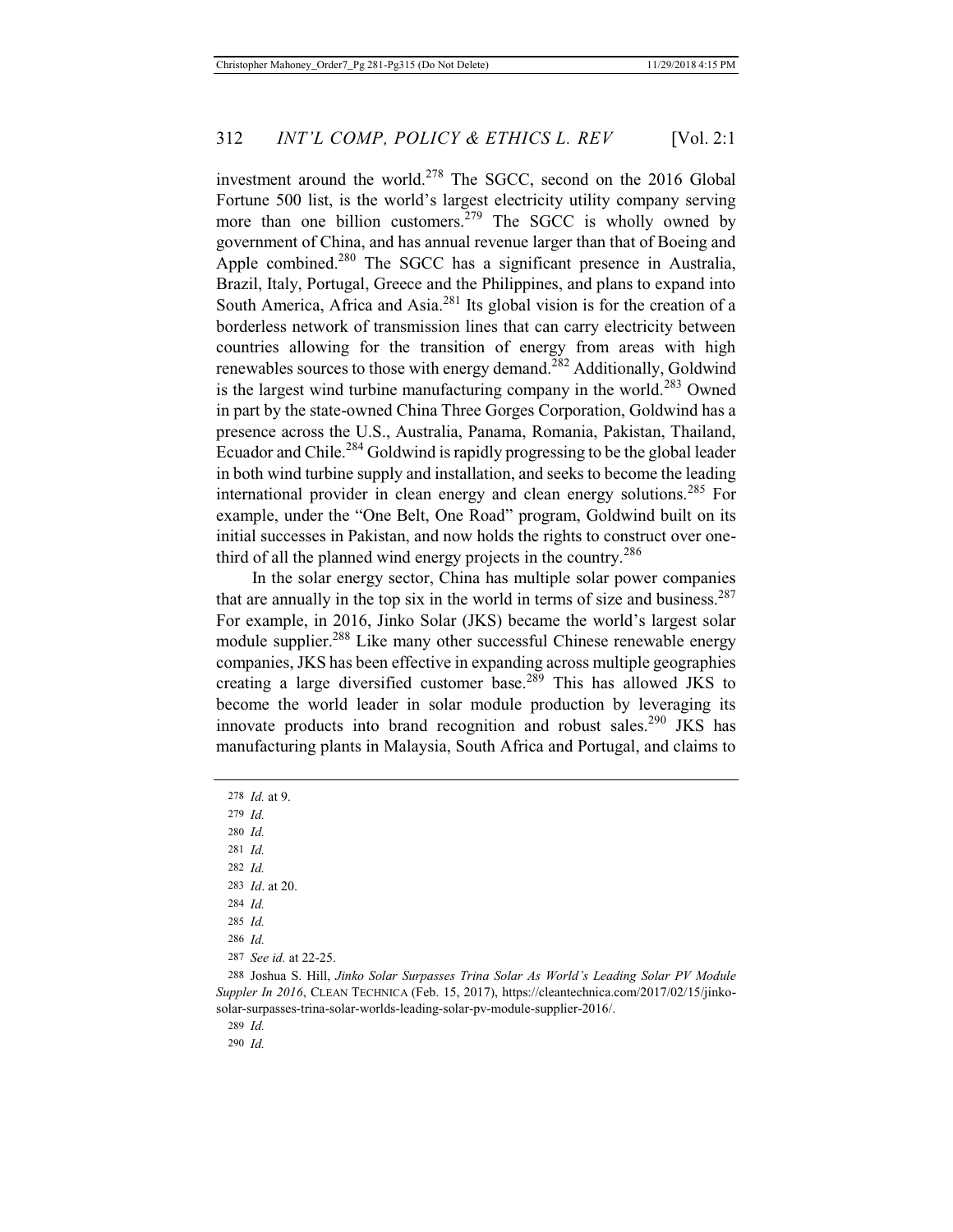have the number one market share in Chile, Mexico, Brazil, South Africa and Italy.<sup>291</sup> "These trends suggest that China will be a major source of…cutting-edge technology implying that it will have a unique opportunity to provide global leadership."<sup>292</sup> China understands that climate change presents a huge business opportunity. Over the past decade, China has been diligently leveraging its domestic growth in renewable energy in order to accelerate its global footprint.<sup>293</sup> China's experience in reducing energy intensity at home will serve as a blueprint for developing countries working towards meeting their Paris Agreement obligations.<sup>294</sup> Just as the U.S. was unrivaled in the advent of the gas and oil age, China is shaping up to have a similar hold on the renewable energy leadership today.<sup>295</sup>

#### *B. Spoils of Renewable Energy Leadership and the Sector*

China is set to reap the spoils from a renewable energy sector that had global new investment of  $$241.6$  billion in 2016.<sup>296</sup> The most obvious benefit is environmental. China has recognized the continued environmental degradation of the country and doesn't want polluted air or food and water shortages. Additionally, besides environmental benefits, China will see increased jobs and other economic benefits. As the renewable energy industry is relatively labor intensive, more jobs are created for each unit of electricity generated from renewable sources than from fossil fuels. $297$ According to the International Energy Agency, in 2016, China held 3.5 million of the 8.1 million global renewable energy jobs.<sup>298</sup> Finally, and most importantly to China, are the geopolitical benefits. As the global leader in renewable energy, China will have significant leverage to shape the rules of global trade for their own benefit.<sup>299</sup> China will become the leading global partner for countries looking to increase renewable energy supply. China's technological expertise will make China, not the U.S., the primary energy

<sup>291</sup> *Id.*

<sup>292</sup> Kejun & Woeztzel, *supra* note 275.

<sup>293</sup> Institute for Energy Economic and Financial Analysis*, supra* note 250.

<sup>294</sup> Kejun & Woeztzel, *supra* note 275.

<sup>295</sup> Institute for Energy Economic and Financial Analysis*, supra* note 250.

<sup>296</sup> Angus McCrone et al., *supra* note 273, at 11.

<sup>297</sup> Union of Concerned Scientists, *Benefits of Renewable Energy Use*, https://www.ucsusa.org/clean-energy/renewable-energy/public-benefits-of-renewablepower#.Wm3pFSOZNp8 (last visited on Jan. 28, 2017).

<sup>298</sup> Buckley & Nicholas, *supra* note 251, at 3.

<sup>299</sup> Chris G. Pope, *Is China's dominance of Green Energy Markets a path to Global Dominance*?, INFORMED COMMENT (Jan. 13, 2018), https://www.juancole.com/2018/01/chinasdominance-markets.html.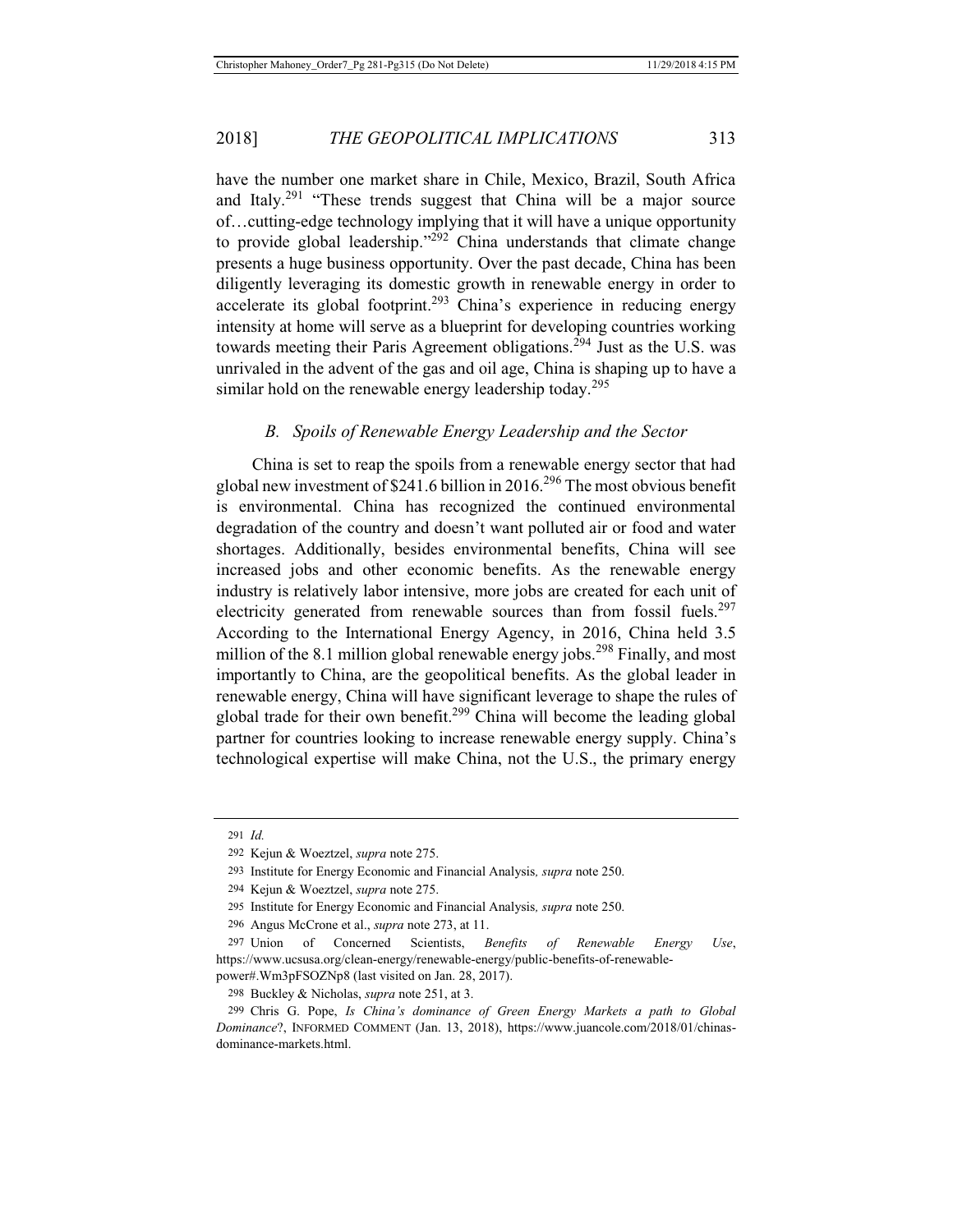partner of choice for many nations looking to meet their Paris obligations.<sup>300</sup> Through investment or trade agreements, China will have the opportunity to provide an alternative vision for international integration of renewable energy. This potential Chinese led vision, and the continued increase of the global market share of renewable energy will only further serve to legitimize China's international leadership. $301$  As a result, the world could see a new Chinese led energy system emerge greatly extending China's influence on the global political economy at the expense of the United States. $302$ 

## VII. COUNTERING CHINA'S GLOBAL INFLUENCE

If the U.S. is serious about stimulating job growth and the manufacturing industry, the clean energy sector is not one that the country should turn away from.<sup>303</sup> In order to counter the rise of China, the U.S. needs to continue to innovate and advance in other renewable energy related fields, such as electricity storage and electric vehicles. These two examples are directly interconnected to the production of renewable energy and given their importance on the overall clean energy market, the U.S.' success in these fields could help to regain some of the clout lost by President Trump's withdrawal from the Paris Agreement. Electricity storage can help to bridge both temporal and geographical gaps between renewable energy supply and  $d$ demand.<sup>304</sup> Experts across the renewable energy sector view electricity storage as a potential game changer for efficiently using electricity created by renewable sources.<sup>305</sup> Battery use is expected to increase significantly over the next few years, with the largest markets in North America, as batteries will play a key role in the integration of renewables into existing electrical grids. $306$  Furthermore, electric vehicles continue to make gains within global and domestic markets. As batteries continue to improve, and charging stations become more prevalent, consumers have more options than ever.<sup>307</sup> Companies like Tesla are keeping American manufacturing and production on the map by producing electric vehicles designed from scratch,

<sup>300</sup> Bradsher, *supra* note 270.

<sup>301</sup> Pope, *supra* note 299.

<sup>302</sup> *Id.*

<sup>303</sup> Institute for Energy Economic and Financial Analysis*, supra* note 250.

<sup>304</sup> International Renewable Energy Agency, *REthinking Energy 2017*, IRENA 1, 75 (2017), http://www.irena.org/DocumentDownloads/Publications/IRENA\_REthinking\_Energy\_2017.pdf.

<sup>305</sup> *Id.*

<sup>306</sup> *Id.*

<sup>307</sup> Union of Concerned Scientists, *The Importance of Both Battery Electric and Hydrogen Fuel Cell Electric Vehicles*, 1, 1-4, https://www.ucsusa.org/sites/default/files/attach/2014/11/importance-bev-hfcev-fact-sheet.pdf (last visited on Jan. 28, 2017).